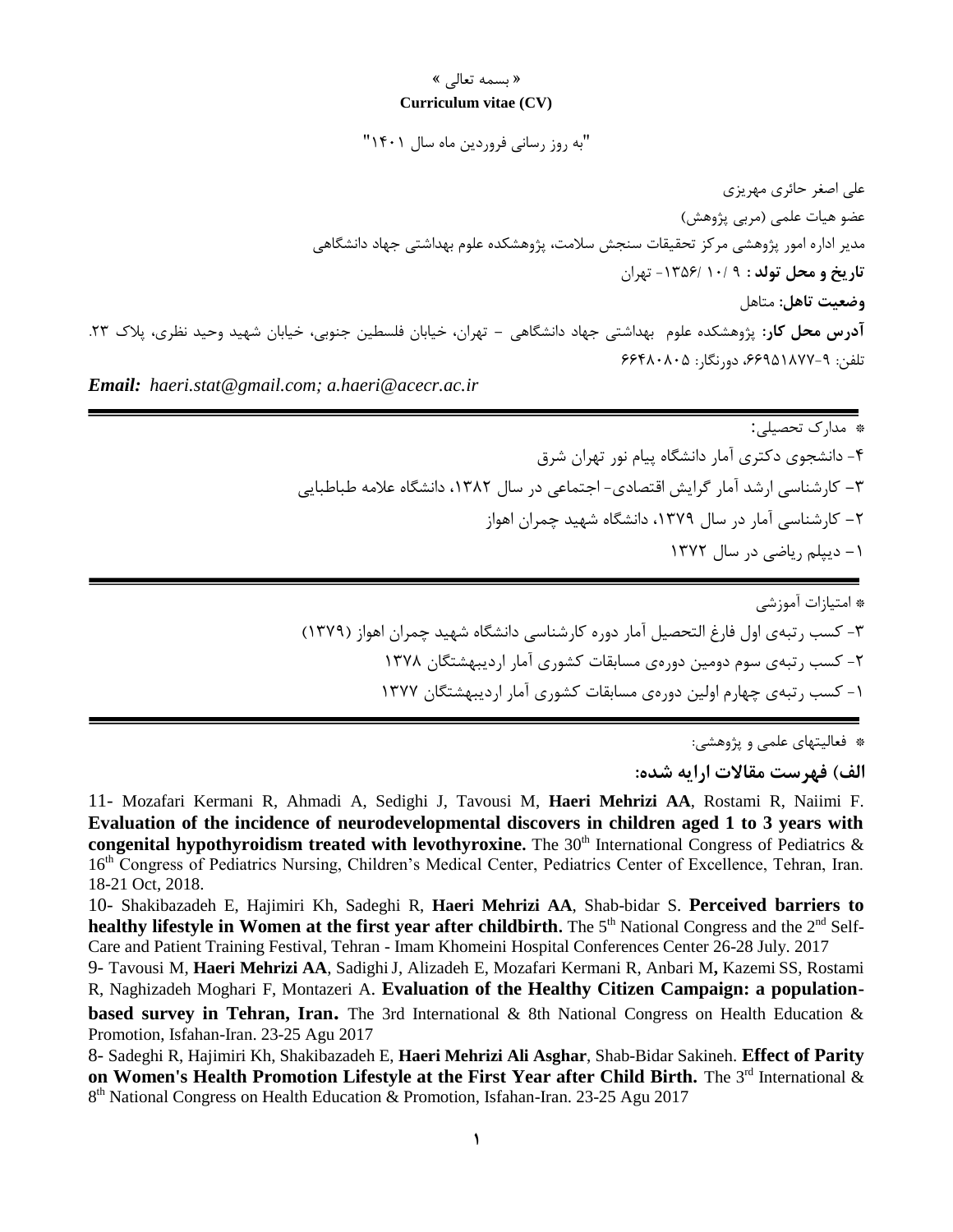-7 **"ارزشیابی توانایی »نوشتن« دانش آموختگان نظام متوسطه كشور**" در نخستین همایش آموزش زبان فارسی، .1393 -6 ارائه پوستر با عنوان "**معرفی درخت تصمیم گیری و الگوریتم CHAID** "کنفرانس آمار دانشگاه تبریز، .1389 -5 "**تأثیر جزوات آموزشی مقابله با بالیای طبیعی بر افزایش آگاهی مردم تهران نسبت به حوادث**" کنفرانس بین المللی مدیریت بحران، سازمان هلال احمر ج.ا.ا. ۱۳۸۸. -4 "**Data Official & Mining Data** "هشتمین کنفرانس آمار دانشگاه شیراز )شهریورماه 1385( -3 یگانگی محمدرضا، حسنی حسین، **حائری مهریزی علی اصغر"هوش مصنوعی و كاربرد آن در آمار رسمی"** هشتمین کنفرانس آمار دانشگاه شیراز. هشتمین کنفرانس آمار دانشگاه شیراز، مجموعه مقاالت مدعوین و داوری شده، دانشگاه شیراز، ایران. ۱۳۸۵ صص ۱۴۴-۱۳۴. -2"**دادهكاوی اكتشافی و پاکسازی دادهها**" )شهریورماه 1385( -1 **حائری مهریزی علی اصغر،** نواب پور حمیدرضا. **"معرفی دادهكاوی و كاربردهای آن"** ششمین کنفرانس بین المللی آمار )شهریورماه 1381(

## **ب( فهرست مقاالت منتشر ارایه شده:**

78- Mohammadi S, Tavousi M, **Haeri-Mehrizi AA**, Naghizadeh Moghari F, Montazeri A (2022) **The relationship between happiness and self-rated health: A population-based study of 19499 Iranian adults.** PLoS ONE 17(3): e0265914. https://doi.org/10.1371/journal.pone.0265914 -77 طاووسی محمود، صدیقی ژیال، رضایی فرشید، اردستانی مناسادات، سربندی فاطمه، سلیمانیان آتوسا، مظفری کرمانی رامین، رستمی راحله، **حائری مهریزی علی اصغر**. **تدوین و روانسنجی پرسشنامه كوتاه سنجش نگرش بزرگساالن در خصوص واكسن كرونا**. نشریه علمی و پژوهشی پایش، سال بیست و یكم، شماره ،1 بهمن-اسفند .1400 -76فرزدی فرانک، جهانگیر اکرم، صدیقی ژیال، اصغرنژاد فرید علی اصغر، علی اکبرزاده حامد، آیین پرست افسون، صداقتی شبنم، **حائری مهریزی علی اصغر**، مظفری کرمانی رامین، ریاضی فاطمه. **الگوریتم تشخیص ادراک و طیف ادراک بدون محرک حسی: ابزاری برای غربالگری**. نشریه علمی و پژوهشی پایش، سال بیستم، شماره ۶، آذر-دی ۱۴۰۰. -75 **حائری مهریزی علی اصغر**، طاووسی محمود، منتظری، علی. **مقایسه اجمالی میزان مرگ ناشی از كووید19- در ایران و سایر كشورها.** نشریه علمی و پژوهشی پایش، سال بیستم، شماره ۵، مهر-آبان ۱۴۰۰. -74 آیین پرست افسون، فرزدی فرانک، **حائری مهریزی علی اصغر**، **[وضعیت نوبت دهی در مطب های پزشکی شهر تهران](http://payeshjournal.ir/article-1-1383-fa.html&sw=%D8%B9%D9%84%DB%8C+%D8%A7%D8%B5%D8%BA%D8%B1+%D8%AD%D8%A7%D8%A6%D8%B1%DB%8C+%D9%85%D9%87%D8%B1%DB%8C%D8%B2%DB%8C) و [عوامل موثر بر آن.](http://payeshjournal.ir/article-1-1383-fa.html&sw=%D8%B9%D9%84%DB%8C+%D8%A7%D8%B5%D8%BA%D8%B1+%D8%AD%D8%A7%D8%A6%D8%B1%DB%8C+%D9%85%D9%87%D8%B1%DB%8C%D8%B2%DB%8C)** نشریه علمی و پژوهشی پایش، سال بیستم، شماره ،4 مرداد-شهریور .1400 -73 مظفری کرمانی رامین، صدیقی ژیال، حبیب الهی عباس، طاووسی محمود، **حائری مهریزی علی اصغر**، رستمی راحله، **[بررسی](https://payeshjournal.ir/article-1-1635-fa.html&sw=%D8%AD%D8%A7%D8%A6%D8%B1%DB%8C+%D9%85%D9%87%D8%B1%DB%8C%D8%B2%DB%8C)  [میزان بقای كودكان بسیار كم وزن بدو تولد و عوامل موثر بر آن](https://payeshjournal.ir/article-1-1635-fa.html&sw=%D8%AD%D8%A7%D8%A6%D8%B1%DB%8C+%D9%85%D9%87%D8%B1%DB%8C%D8%B2%DB%8C) در شهر تهران .1399** نشریه علمی و پژوهشی پایش، سال بیستم، شماره ۵، مهر-آبان ۱۴۰۰.

72- Vosoughi N, Maasoumi R, **Haeri-Mehrizi AA**, Ghanbari Z. **The Effect of Psychosexual Education on Promoting Sexual Function, Genital Self-Image, and Sexual Distress among Women with Rokitansky Syndrome: A Randomized Controlled Clinica.** Journal of Pediatric and Adolescent Gynecology 2022: 35(1),73-81.

71- Zarghani N, Ghofranipour F, **Haeri Mehrizi AA**, Cardon G. **[Weight management promotion](https://scholar.google.com/citations?view_op=view_citation&hl=en&user=hghlsGZefDkC&sortby=pubdate&citation_for_view=hghlsGZefDkC:g5m5HwL7SMYC)  [among Hamzavi preschoolers: A protocol for a pilot study using mixed methods.](https://scholar.google.com/citations?view_op=view_citation&hl=en&user=hghlsGZefDkC&sortby=pubdate&citation_for_view=hghlsGZefDkC:g5m5HwL7SMYC)** Health Education and Health Promotion 2021:9 (3), 221-227.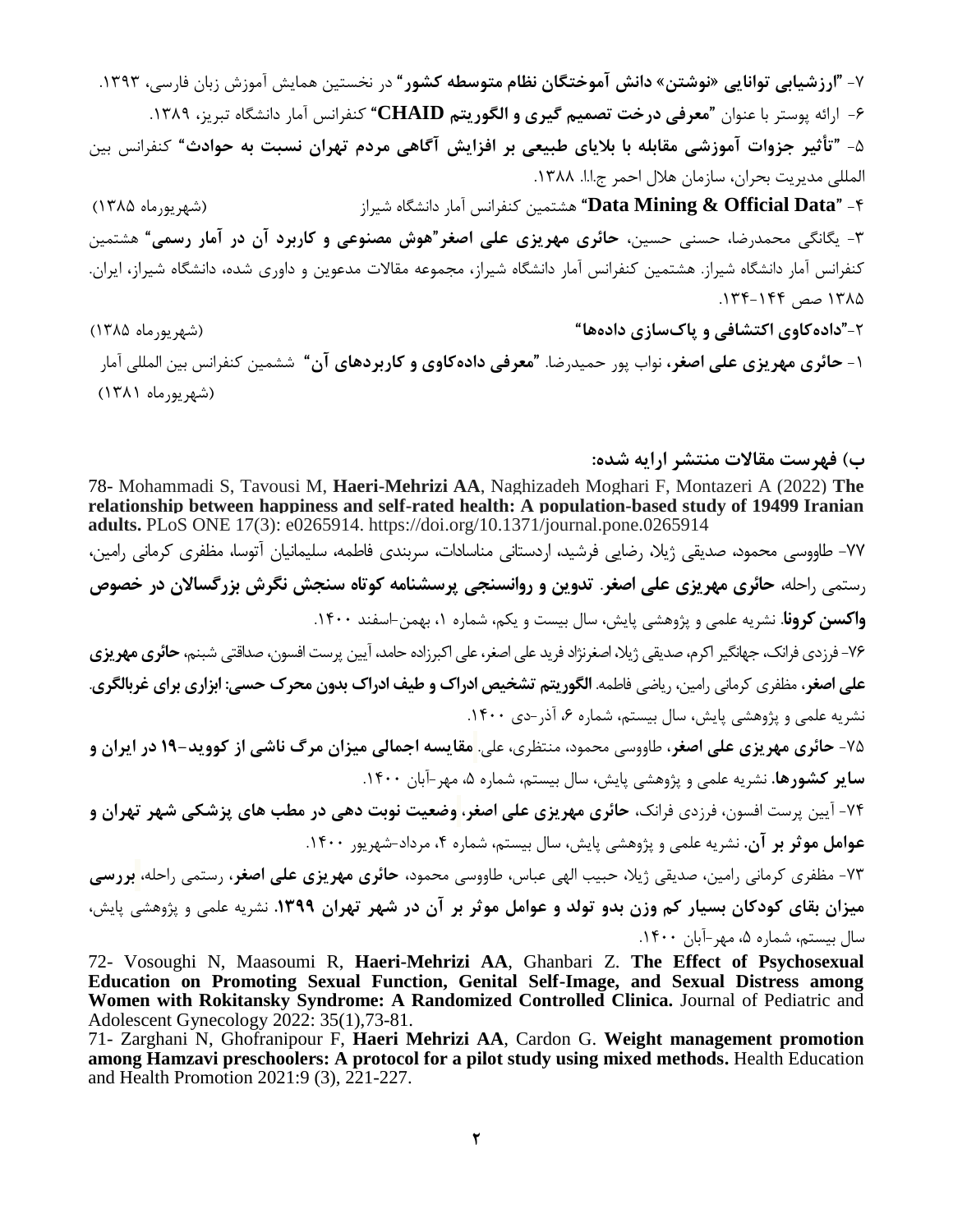70- Aeenparast A, Farzadi F, **Heari Mehrizi A A**. **Outpatient appointments in private practices in Tehran**, Iran. Payesh. 2021; 20 (4) :407-414. URL: <http://payeshjournal.ir/article-1-1383-fa.html>

69- Araban M, Jafarpour Kh, Arastoo AA, Gholammnia-Shirvani Z\*, Montazeri A, **Haeri-Mehrizi AA**. **The Impact of a Theory-Based Education on Physical Activity among 'Health Volunteers': A Randomized Controlled Trial.** Health Education and Health Promotion. 2021;9(1):11-18, ISSN: 2345-2897

68- Jorvand R, **Haeri-Mehrizi AA**, Tavousi M\*. **Effect of Perceived Barriers and Self-Efficacy on Daily Exercise among Employees using HBM**, Health Education and Health Promotion. 2021;9(1):35-40. ISSN: 2345-2897

67- Tavousi Mahmoud, **Haeri-Mehrizi Aliasghar**, Rakhshani Fatemeh, Rafiefar Shahram, Soleymanian Atoosa, Sarbandi Fatemeh, Ardestani Mona, Ghanbari Shahla, Montazeri Ali. **Development and validation of a short and easy-to-use instrument for measuring health literacy: the Health Literacy Instrument for Adults (HELIA).** [BMC Public Health,](https://bmcpublichealth.biomedcentral.com/) 20:656, 2020. <https://doi.org/10.1186/s12889-020-08787-2>

66- Araban Marzieh, Montazeri Ali, Stein L. A. R., Karimy Mahmood\*, **Haeri Mehrizi Ali Asghar**. Prevalence and factors associated with disruptive behavior among Iranian students during 2015: a cross-sectional study. Italian Journal of Pediatrics 46, 82 (2020). [https://doi.org/10.1186/s13052-020-](https://doi.org/10.1186/s13052-020-00848-x) [00848-x](https://doi.org/10.1186/s13052-020-00848-x)

65- Hatami Khadijeh, Kazemi-Motlagh Amir-Hooman, Ajdarkosh Hossein, Zargaran Arman, Karimi Mehrdad, **Haeri Mehrizi Ali-Asghar**, Mohammadi Kenari Hoorieh. **Management of Hemorrhoid Complications in Persian Medicine.** Crescent Journal of Medical and Biological Sciences, 7(4), 2020, 457–466.

64- Janmohammadi Parisa, Jafari Farhang, Mohammadi Farsani Gholamreza, Shab-Bidar Sakineh, **Haeri Mehrizi Ali Asghar**. **Parathyroid Hormone and 25-Hydroxyvitamin D Do Not Mediate the Association between Dietary Calcium, Protein and Vitamin D Intake and Adiposity and Lipid Profile in Patients with Type 2 Diabetes: a Structural Equation Modeling Approach.** Clin Nutr Res. 2020 Oct;9(4):271-283

[https://doi.org/10.7762/cnr.2020.9.4.271.](https://doi.org/10.7762/cnr.2020.9.4.271)

63- Jamali [Bita, M](https://www.tandfonline.com/author/Jamali%2C+Bita)aasoumi [Raziyeh,](https://www.tandfonline.com/author/Maasoumi%2C+Raziyeh)[Tavousi](https://www.tandfonline.com/author/Tavousi%2C+Mahmood) Mahmood, **Haeri Mehrizi Ali Asghar**. Women's Sexual Health Literacy and Related Factors: APopulation-BasedStudy from Iran. International Journal of Sexual Health, 32, 2020. https://doi.org/10.1080/19317611.2020.1841056

62- Zarei [Fatemeh,](https://www.nature.com/articles/s41393-020-0489-4#auth-Fatemeh-Zarei) [Rashedi](https://www.nature.com/articles/s41393-020-0489-4#auth-Sedigheh-Rashedi) Sedigheh, [Tavousi](https://www.nature.com/articles/s41393-020-0489-4#auth-Mahmoud-Tavousi) Mahmoud, **[Haeri-Mehrizi](https://www.nature.com/articles/s41393-020-0489-4#auth-Ali_Asghar-Haeri_Mehrizi) Ali Asghar**, [Maasoumi](https://www.nature.com/articles/s41393-020-0489-4#auth-Raziyeh-Maasoumi) Raziyeh\*. **A mobile-based educational intervantion on sexo-marital life in Iranian men with spinal cord injury: a randomized controlled trial.** Spinal Cord 58, 1189-1196 (2020). https://doi.org/10.1038/s41393-020-0489-4

-61 فرزدی فرانک، آیین پرست افسون، طاووسی محمود، ریاضی فاطمه، اسداله خان والی حمیده، حائری مهریزی علی اصغر، **[وضعیت](http://payeshjournal.ir/article-1-1507-fa.html&sw=%D8%B9%D9%84%DB%8C+%D8%A7%D8%B5%D8%BA%D8%B1+%D8%AD%D8%A7%D8%A6%D8%B1%DB%8C+%D9%85%D9%87%D8%B1%DB%8C%D8%B2%DB%8C)** 

**[موجود سامانه های ملی اطالعات سالمت جمهوری اسالمی ایران.](http://payeshjournal.ir/article-1-1507-fa.html&sw=%D8%B9%D9%84%DB%8C+%D8%A7%D8%B5%D8%BA%D8%B1+%D8%AD%D8%A7%D8%A6%D8%B1%DB%8C+%D9%85%D9%87%D8%B1%DB%8C%D8%B2%DB%8C)** نشریه علمی و پژوهشی پایش، سال نوزدهم، شماره ،5 مهر-آبان .1399

-60 آیینپرست افسون، **حائری مهریزی علیاصغر**، حامد زندیان، مفتون فرزانه، فرزدی فرانک، ریاضی فاطمه. **بررسی میزان مراجعات سالمندان به مراكز سرپایی سازمان تامین اجتماعی.** فصلنامه علمی پژوهشی پایش، سال نوزدهم، شماره سوم، خرداد

تیر، ،1399 [صفحات .274-267](https://payeshjournal.ir/browse.php?mag_id=91&slc_lang=fa&sid=1)

59- Farzadi F, Aeenparast A, Tavousi M, Riyazi F, Asadollah-Khan-Vali H, **Haeri-Mehrizi A A**. **National health information systems in Iran**. Payesh. 2020; 19 (5) :489-498.

URL: <http://payeshjournal.ir/article-1-1507-fa.html>

58- Jorvand Reza, Ghofranipour Fazlollah, **HaeriMehrizi AliAsghar**, Tavousi Mahmoud. **Evaluating the impact of HBM-based education on exercise among health care workers: the usage of mobile applications in Iran.** BMC Public Health (2020) 20:546.<https://doi.org/10.1186/s12889-020-08668-8> 57- Gholami Ali, Moosavi Jahromi Leila, Shams-Beyranvand Mehran, Khazaee-Pool Maryam, Naderimagham Shohreh, **Haeri Mehrizi Ali Asghar**, Amirkalali Bahareh and Asadi-Lari Mohsen\*.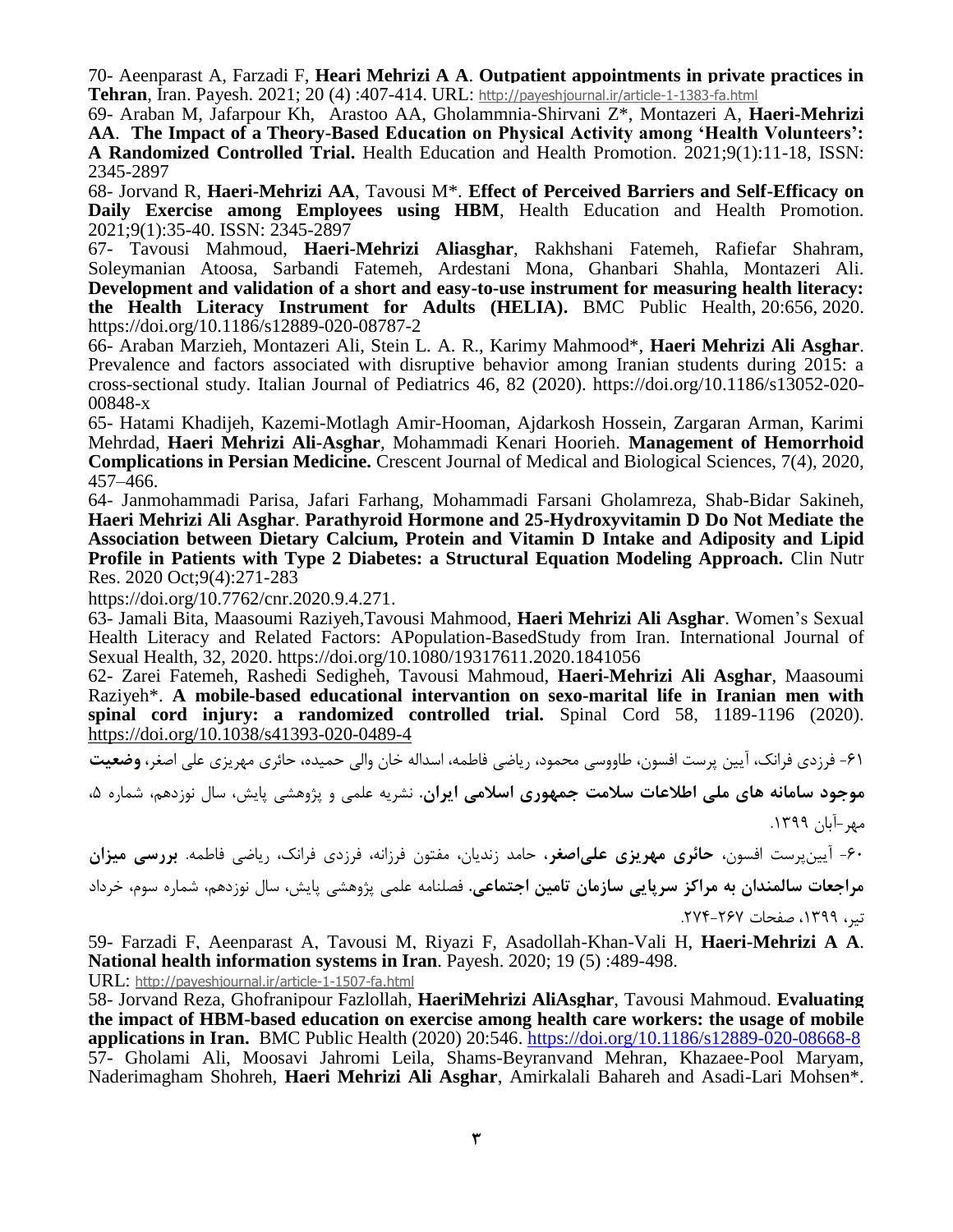**Household Food Insecurity and Health-related Quality of Life in an Urban Adult Population in Iran**. Current Nutrition & Food Science, 2020, 16, 1-10

-56 فرزدی فرانک، آئین پرست افسون، **حائری مهریزی علی اصغر\*،** رستمیگوران نرگس، ریاضی فاطمه، موحد الهام. **مدیریت مطب: ضرورت، آگاهی و اولویتهای آموزشی.** نشریه علمی و پژوهشی پایش، سال هجدهم ، شماره چهارم، مرداد-شهریور ،1398 صص 347-355

55- Asadi-Lari Mohsen, Moosavi Jahromi Leila, Montazeri Ali, Rezaee Nazila, **Haeri Mehrizi Ali Asghar**, Shams-Beyranvand Mehran, Vaez-Mahdavi Mohamad-Reza, Abbasi-Ghahramanloo Abbas, Khazaee-Pool Maryam, Ghanbari Ali, Gholami Ali\*. **Socio-economic risk factors of household food insecurity and their population attributable risk: A population-based study**. Med J Islam Repub Iran. 2019(9 Nov);33.119. https://doi.org/10.34171/mjiri.33.119

54- Panahi [Rahman,](http://hehp.modares.ac.ir/search.php?sid=5&slc_lang=en&auth=Jorvand) Ramezankhani Ali, Tavousi Mahmoud, **Haeri [Mehrizi](http://hehp.modares.ac.ir/search.php?sid=5&slc_lang=en&auth=Haeri+Mehrizi) A.A**, [Niknami](http://hehp.modares.ac.ir/search.php?sid=5&slc_lang=en&auth=Tavousi) Shamsaddin. The **[Psychometric Properties of Health Literacy for Iranian Adults \(HELIA\) in](http://hehp.modares.ac.ir/search.php?sid=5&slc_lang=en&auth=Tavousi)  [Medical Sciences Students.](http://hehp.modares.ac.ir/search.php?sid=5&slc_lang=en&auth=Tavousi)** Journal of [Research](http://hehp.modares.ac.ir/search.php?sid=5&slc_lang=en&auth=Tavousi) & Health 2020, 10(1): 53-58**.** doi.org/10.32598/JRH.10.1.53.

53- [Jorvand R,](http://hehp.modares.ac.ir/search.php?sid=5&slc_lang=en&auth=Jorvand) [Sadeghirad](http://hehp.modares.ac.ir/search.php?sid=5&slc_lang=en&auth=Sadeghirad) K, **Haeri [Mehrizi](http://hehp.modares.ac.ir/search.php?sid=5&slc_lang=en&auth=Haeri+Mehrizi) A.A**, [Ghofranipour](http://hehp.modares.ac.ir/search.php?sid=5&slc_lang=en&auth=Ghofranipour) F, Tavousi M\*. **[Determinants of](http://hehp.modares.ac.ir/search.php?sid=5&slc_lang=en&auth=Tavousi)  [daily exercises among employees with overweight or obesity: the application of health belief](http://hehp.modares.ac.ir/search.php?sid=5&slc_lang=en&auth=Tavousi)  model.** Journal of [Research](http://hehp.modares.ac.ir/search.php?sid=5&slc_lang=en&auth=Tavousi) & Health 2019, 9(5): 387-393**.** *DOI: 10.29252/jrh.9.5.387*

-52 طاووسی محمود، محمدی سمیرا، صدیقی ژیال، رستمی راحله، **حائری مهریزی علی اصغر\*، بررسی میزان استفاده شهروندان تهرانی از اطالعات سالمت رسانههای جمعی و شبکههای اجتماعی مجازی: یك مطالعه جمعیتی.** مجله آموزش و سلامت جامعه، دوره ۶، شماره ۲، بهار ۱۳۹۸، صص ۱۰۹-۱۰۴

-51 طاووسی محمود، محمدی سمیرا، صدیقی ژیال، رستمی راحله، **حائری مهریزی علی اصغر\*، بررسی میزان اعتماد شهروندان تهرانی به اطالعات سالمت رسانههای جمعی و شبکههای اجتماعی مجازی و عوامل مؤثر بر آن: یك مطالعه جمعیتی.** نشریه علمی و پژوهشی پایش، سال هجدهم ، شماره سوم ، خرداد-تیر ،1398 صص 231-240

-50 صادقی امیر، مفتون فرزانه، **حائری مهریزی علی اصغر،** طاووسی محمود\*. **بررسی نقش تعدیل كنندگی خودكارآمدی بر** 

**رابطه رضایت شغلی و سالمت روان.** نشریه علمی و پژوهشی پایش، سال هجدهم ، شماره اول، بهمن-اسفند ،1397 صص 87-94 49- [Jorvand R,](http://hehp.modares.ac.ir/search.php?sid=5&slc_lang=en&auth=Jorvand) **Haeri [Mehrizi](http://hehp.modares.ac.ir/search.php?sid=5&slc_lang=en&auth=Jorvand) A.A**, [Sadeghirad](http://hehp.modares.ac.ir/search.php?sid=5&slc_lang=en&auth=Sadeghirad) K, [Gholami](http://hehp.modares.ac.ir/search.php?sid=5&slc_lang=en&auth=Gholami) O.A, [Ansarian](http://hehp.modares.ac.ir/search.php?sid=5&slc_lang=en&auth=Ansarian) Z, [Ghofranipour](http://hehp.modares.ac.ir/search.php?sid=5&slc_lang=en&auth=Ghofranipour) F, [Tavousi](http://hehp.modares.ac.ir/search.php?sid=5&slc_lang=en&auth=Tavousi) M. **Risk Factors for [Cardiovascular](http://hehp.modares.ac.ir/search.php?sid=5&slc_lang=en&auth=Tavousi) Diseases among Employees of Ilam University of Medical [Sciences.](http://hehp.modares.ac.ir/search.php?sid=5&slc_lang=en&auth=Tavousi)** HEHP 2018, 6(4): [143-147](http://hehp.modares.ac.ir/search.php?sid=5&slc_lang=en&auth=Tavousi)**.**

48- Gholami A, Nadjafi S, Moradpour F, Mousavi Jahromi Z, Montazeri A, Vaez-Mahdavi MR, **Haeri Mehrizi AA**, Abbasi-Ghahramanloo A, Hatamian S, Sohrabi M, Asadi-Lari M. **[Application of the](https://www.ncbi.nlm.nih.gov/pubmed/30854345)  [short form of quality of life instrument version 2 in a large population of Tehran.](https://www.ncbi.nlm.nih.gov/pubmed/30854345)** Med J Islam Repub Iran. 2018 Oct 18;32:101. doi: 10.14196/mjiri.32.101. eCollection 2018.

**-47 [حائری مهریزی](http://rsj.iums.ac.ir/search.php?sid=1&slc_lang=fa&auth=%D8%AD%D8%A7%D8%A6%D8%B1%DB%8C+%D9%85%D9%87%D8%B1%DB%8C%D8%B2%DB%8C) علی اصغر**\*، [پناهی](http://rsj.iums.ac.ir/search.php?sid=1&slc_lang=fa&auth=%D9%BE%D9%86%D8%A7%D9%87%DB%8C) رحمن، [طاووسی](http://rsj.iums.ac.ir/search.php?sid=1&slc_lang=fa&auth=%D8%B7%D8%A7%D9%88%D9%88%D8%B3%DB%8C) محمود، [رستمی](http://rsj.iums.ac.ir/search.php?sid=1&slc_lang=fa&auth=%D8%B1%D8%B3%D8%AA%D9%85%DB%8C) راحله. **بررسی حوادث ترافیکی منجر به جرح و فوت در كودكان و نوجوانان: یك مطالعه مروری،** مجله رهآورد سالمت. ،1397 جلد 4 شماره 2 صفحات .36-25 -46 فرزدی فرانک، منتظری علی، صدیقی ژیال، آیینپرست افسون، طاووسی محمود، مفتون فرزانه، **حائری مهریزی علیاصغر**، رستمی گوران نرگس، عالمه مطهره، روش شناسی طرحدیدهبانی اجرای ماده11 سیاستهای کلی سالمت در ایران، نشریه فرهنگ و ارتقاء سالمت فرهنگستان علوم پزشكی، سال دوم، شماره دوم، آذر ،1397 صص 322 – .326 -45 پناهی [رحمن ،](http://jech.umsha.ac.ir/search.php?sid=1&slc_lang=fa&auth=%D9%BE%D9%86%D8%A7%D9%87%DB%8C) رمضانخانی [علی،](http://jech.umsha.ac.ir/search.php?sid=1&slc_lang=fa&auth=%D8%B1%D9%85%D8%B6%D8%A7%D9%86%D8%AE%D8%A7%D9%86%DB%8C) طاووسی [محمود،](http://jech.umsha.ac.ir/search.php?sid=1&slc_lang=fa&auth=%D8%B7%D8%A7%D9%88%D9%88%D8%B3%DB%8C) **حائری مهریزی علی اصغر،** رضای[ی](http://jech.umsha.ac.ir/search.php?sid=1&slc_lang=fa&auth=%D8%B9%D8%AB%D9%85%D8%A7%D9%86%DB%8C) [مهدی،](http://jech.umsha.ac.ir/search.php?sid=1&slc_lang=fa&auth=%D8%B9%D8%AB%D9%85%D8%A7%D9%86%DB%8C) نیكنام[ی](http://jech.umsha.ac.ir/search.php?sid=1&slc_lang=fa&auth=%D9%86%DB%8C%DA%A9%D9%86%D8%A7%D9%85%DB%8C) [شمس الدین](http://jech.umsha.ac.ir/search.php?sid=1&slc_lang=fa&auth=%D9%86%DB%8C%DA%A9%D9%86%D8%A7%D9%85%DB%8C) \*. **بررسی راههای تاثیر سواد سالمت بر اتخاذ رفتارهای پیشگیری كننده از مصرف سیگار در الگوی اعتقاد بهداشتی**

**توسعه یافته با سواد سالمت.** فصلنامه بهداشت در عرصه. دوره ،6 شماره ،2 تابستان ،1397 صص40-48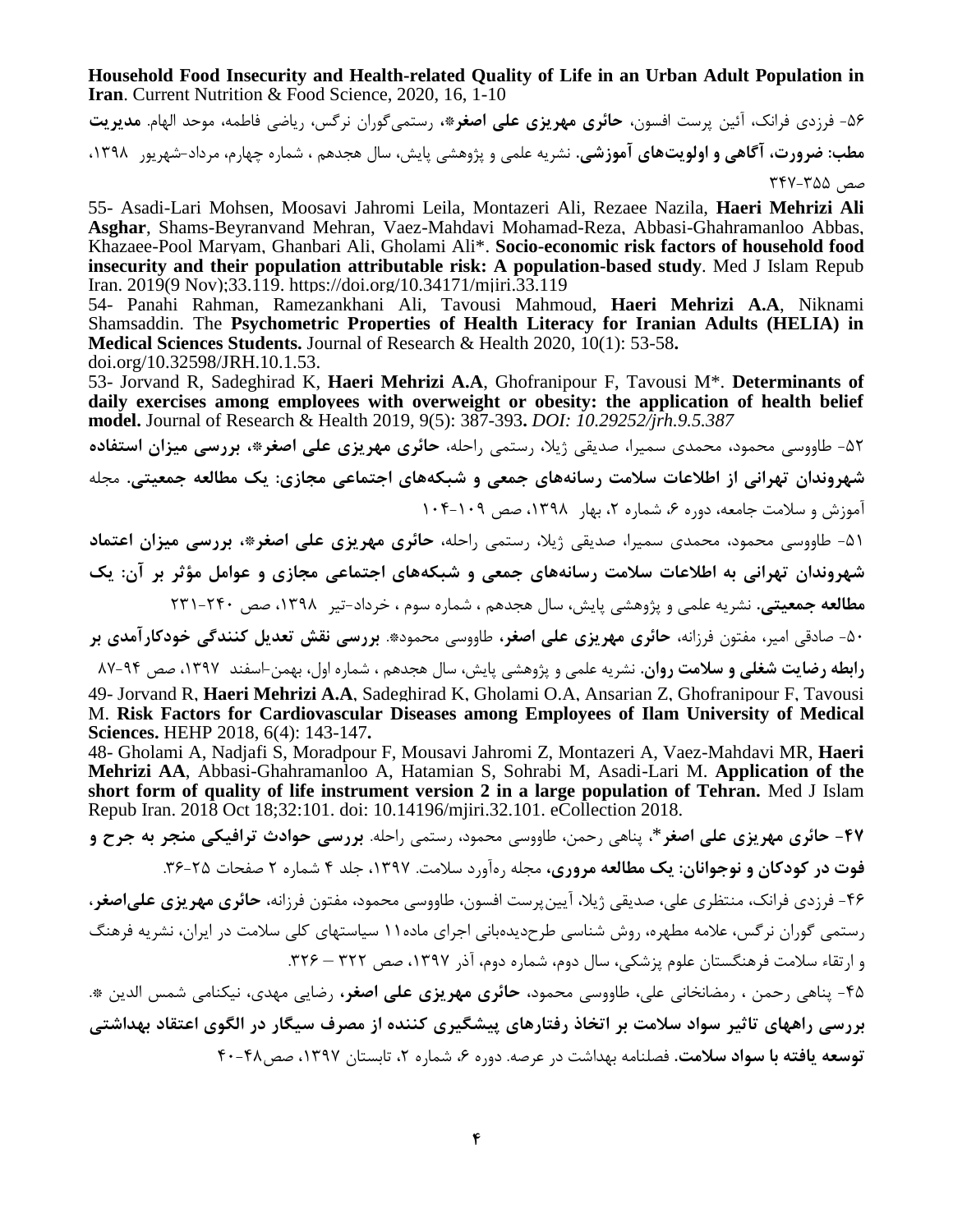-44 مظفری رامین، احمدی احمد، صدیقی ژیال، طاووسی محمود، **حائری مهریزی علی اصغر**، رستمی راحله، نعیمی فاطمه. **بررسی میزان خطر نسبی اختالالت تکامل عصبی در كودكان 1 تا 3 ساله مبتال به كم كاری مادرزادی تیروئید تحت درمان با لووتیروكسین**. نشریه علمی و پژوهشی پایش، سال هفدهم، شماره چهارم، مرداد- شهریور .1397 صص .399-407 -43 منتظری علی، طاووسی محمود، **حائری مهریزی علی اصغر،** مظفری کرمانی رامین، نقی زاده موغاری فاطمه، عنبری مهدی، هاشمی اکرم. **شادكامی زنان و مردان ایرانی 20 تا 40 ساله و عوامل مرتبط با آن: یك مطالعه ملی.** نشریه علمی و پژوهشی پایش، سال هفدهم ، شماره چهارم ، مرداد-شهریور ،1397 صص 409-420

42- Shirazi M, Moradi K, **Haeri Mehrizi AA**, Keshmiri F, Montazeri A. **Readiness to change for interprofessional collaboration in healthcare: Development and validation of a theory-based instrument.** Journal of Interprofessional Care 2018; v32(5), 539-548. (ISI)

41- Asadi-Lari M, Salimi Y, Vaez-Mahdavi MR, Faghihzadeh S**, Haeri Mehrizi AA**, Jorjoran Shushtari Z, Cheraghian B. **Socio-Economic Status and Prevalence of Self-Reported Osteoporosis in Tehran: Results from a Large Population-Based Cross-Sectional Study (Urban HEART-2). Journal of Urban Health** 2018; 95(5):682-690. (IF:1.738)

-40 رئیسی نافچی ابوالقاسم، دانایی ابوالفضل، تقی زاده شیاده سیده نسرین، **حائری مهریزی علی اصغر**، صدیقی ژیال، رستمی راحله، طاووسی محمود. **مقایسه میزان اعتماد شهروندان تهرانی به پیامهای سالمت در رسانه ملی و شبکههای ماهوارهای فارسیزبان: یك مطالعه جمعیتی در تهران**. نشریه علمی و پژوهشی پایش، سال هفدهم، شماره سوم، خرداد- تیر ۱۳۹۷. صص ۳۰۶–۲۹۷.

39- Tavousi M, Montazeri A, **Haeri Mehrizi AA**. **Health Literacy: An Indicator for Health Promotion**. Health Education & Health Promotion (HEHP) 2015; V3(3).

-38 پناهی رحمن، رمضانخانی علی**،** طاووسی محمود، **حائری مهریزی علی اصغر**، نیكنامی شمس الدین. **تقویت عملکرد** الگوی اعتقاد بهداشتی با استفاده از سواد سلامت در پیش بینی اتخاذ رفتارهای پیشگیری کننده از مصرف سیگار **در دانشجویان.** فصلنامه سواد سالمت. شماره اول، دوره ،3 بهار ،1397 صص .39-49

37- Hajimiri K, Shakibazadeh E, Haeri Mehrizi AA, Shab-Bidar S, Sadeghi R. **The role of perceived barrier in the postpartum women's health promoting lifestyle: A partial mediator between selfefficacy and health promoting lifestyle**. J Edu Health Promot 2018;7:38.

-36 پناهی رحمن، رمضانخانی علی**، حائری مهریزی علی اصغر**، طاووسی محمود، خلیلی دارستانی مانیا، نیكنامی شمس الدین. **كدامیك از ابعاد سواد سالمت، اتخاذ رفتارهای پیشگیری كننده از مصرف سیگار را پیشگویی می كنند؟.** فصلنامه بهداشت در عرصه دانشگاه علوم پزشكی شهید بهشتی- دانشكده بهداشت، شماره ۴، دوره ۵، زمستان ۱۳۹۶، صص ۱۷-۸.

-35 پناهی رحمن، رمضانخانی علی**،** طاووسی محمود، **حائری مهریزی علی اصغر**، عثمانی فرشته، نیكنامی شمس الدین. **بررسى و مقایسه سواد سالمت در دانشجویان سیگارى و غیرسیگارى د انشگاه علوم پزشکى 1395 شهید بهشتى تهران در سال.** فصلنامه سواد سالمت. شماره چهارم، دوره ،2 زمستان ،1396 صص .255-265

-34 **حائری مهریزی علی اصغر**، طاووسی محمود، صدیقی ژیال، اسماعیلی مطلق محمد، اسالمی محمد، نقی زاده فاطمه، منتظری علی. **دالیل تمایل و عدم تمایل به فرزند آوری در میان مردم شهری و روستایی ایران: یك مطالعه ملی.** نشریه علمی و پژوهشی پایش، سال شانزدهم، شماره پنجم، مهر- آبان ۱۳۹۶. صص ۶۴۵-۶۳۷.

-33 طاووسی محمود، **حائری مهریزی علی اصغر**، صدیقی ژیال، اسماعیلی مطلق محمد، اسالمی محمد، نقی زاده فاطمه، عنبری مهدی، هاشمی اکرم، منتظری علی. **تمایل به فرزند آوری و عوامل مرتبط با آن در ایران: یك مطالعه ملی.** نشریه علمی و پژوهشی پایش، سال شانزدهم، شماره چهارم، مرداد- شهریور ۱۳۹۶، صص ۴۰۱-۴۰۱.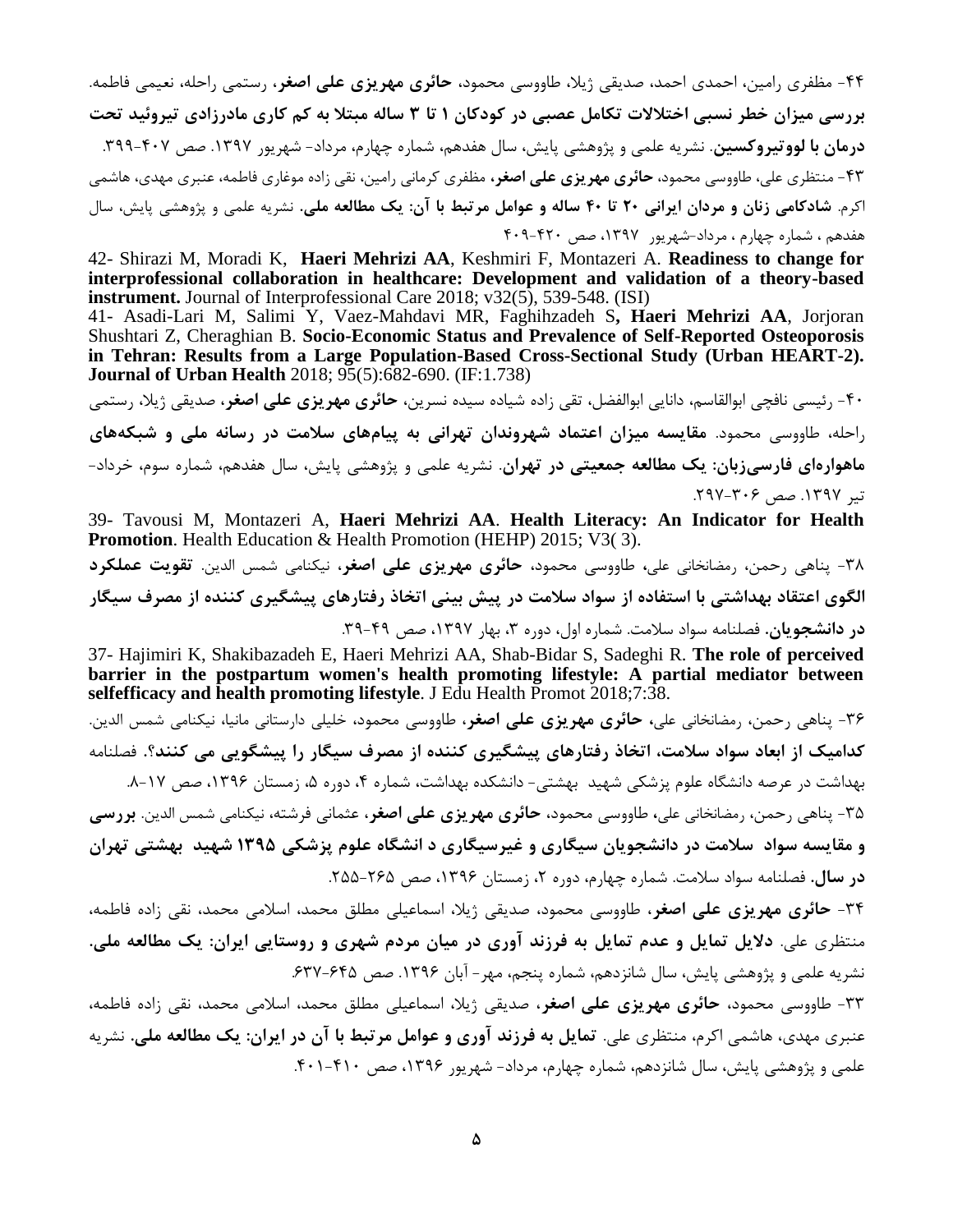32- Hajimiri Kh, Shakibazadeh E, **Haeri Mehrizi AA**, Shab-Bidar S, Sadeghi R. **Effect of Parity on Women's Health Promotion Lifestyle at the First Year after Child Birth**. Health Education and Health Promotion (HEHP) 2016; 4 (4): 19-27.

-31 پناهی رحمن، رمضانخانی علی، طاووسی محمود، **حائری مهریزی علی اصغر**، عثمانی فرشته، نیكنامی شمس الدین. **عوامل مرتبط با مصرف سیگار در دانشجویان: كاربرد الگوی باور بهداشتی** نشریه علمی و پژوهشی پایش، سال شانزدهم، شماره سوم، تیر ۱۳۹۶، صص ۳۲۴-۲۱۵.

-30 طاووسی محمود، **حائری مهریزی علی اصغر**، صدیقی ژیال، علیزاده عیسی، مظفری کرمانی رامین، عنبری مهدی، کاظمی سیده سمیه، رستمی راحله، نقیزاده موغاری فاطمه، منتظری علی. **ارزشیابی بسیج اطالع رسانی شهروند سالم: یك مطالعه مقطعی** نشریه علمی و پژوهشی پایش، سال شانزدهم، شماره اول، بهمن ـ اسفند ،1395 صص .109-116

-29 موسوی عاتكه، متوسل آرانی محمود**،** هدایتی علی اصغر، ذوالفقاری میترا، حائری مهریزی علی اصغر، **اثربخشی آموزش مجازی درس فرهنگ و تمدن اسالمی بر نگرش، یادگیری و رضایتمندی دانشجویان دانشگاه علوم پزشکی تهران**. ،7 جلد 2016 سال ،Interdisciplinary Journal of Virtual Learning in Medical Sciences (IJVLMS) فصلنامه شماره ۲۲، صص ۱۱-۱.

-28 طاووسی محمود، اسماعیلی مطلق محمد، اسالمی محمد، **حائری مهریزی علی اصغر**، هاشمی اکرم، منتظری علی. **فرزندآوری از دیدگاه شهروندان تهرانی: دالیل تمایل و عدم تمایل.** نشریه علمی و پژوهشی پایش، سال پانزدهم، شماره ششم، آذر- دی ،1395 صص .663-668

-27 منتظری علی، رستمی طاهره، طاووسی محمود، **حائری مهریزی علی اصغر**، امیدواری سپیده. **ارزیابی مقدار عددی گزینههای پاسخ در سنجش نگرش در پرسشنامههای سالمت**. نشریه علمی و پژوهشی پایش، سال پانزدهم، شماره ششم، آذر- دی ،1395 صص .677-684

-26 منتظری علی، رستمی طاهره، طاووسی محمود، **حائری مهریزی علی اصغر**، امیدواری سپیده **"ارزیابی مقدار عددی گزینه های پاسخ در پرسشنامههای سالمت: 'قید مقدار' و 'قید تکرار'**" فصلنامه علمی پژوهشی پایش علمی-پژوهشكده علوم بهداشتی جهاددانشگاهی،1395، صص .462-469

-25 طاووسی محمود، **حائری مهریزی علی اصغر**، هاشمی اکرم، نقی زاده فاطمه، منتظری علی "**وضعیت سالمت روان جمعیت شهری كشور: یك مطالعه ملی**" فصلنامه علمی پژوهشی پایش علمی-پژوهشكده علوم بهداشتی جهاددانشگاهی، ،1395 صص .233-239

-24 **حائری مهریزی علی اصغر**، طاووسی محمود، رفیعیفر شهرام، سلیمانیان آتوسا، سربندی فاطمه، اردستانی مناسادات، هاشمی اکرم، منتظری علی "**تحلیل عاملی تأییدی پرسشنامه سنجش سواد سالمت جمعیت شهری ایران )**HELIA "**)** فصلنامه علمی پژوهشی پایش علمی-پژوهشكده علوم بهداشتی جهاددانشگاهی، ،1395 صص .251-257

-23 طاووسی محمود، **حائری مهریزی علی اصغر**، رفیعی فر شهرام، سلیمانیان آتوسا، سربندی فاطمه، اردستانی منا سادات، هاشمی اکرم، منتظری علی. **سنجش سواد سالمت بزرگساالن ایرانی ساكن شهرها: یك مطالعه ملی**. نشریه علمی و پژوهشی پایش، سال پانزدهم، شماره اول، بهمن-اسفند ۱۳۹۴، صص ۱۰۲-۹۲.

-22 طاووسی محمود، اسماعیلی مطلق محمد، اسالمی محمد، **حائری مهریزی علی اصغر**، هاشمی اکرم، منتظری علی. **فرزند آوری و عوامل مرتبط با آن از نگاه مردم تهران: پیش آزمون یك مطالعه ملی.** نشریه علمی و پژوهشی پایش، سال چهاردهم، شماره پنجم، مهر- آبان ،1394 صص .597-605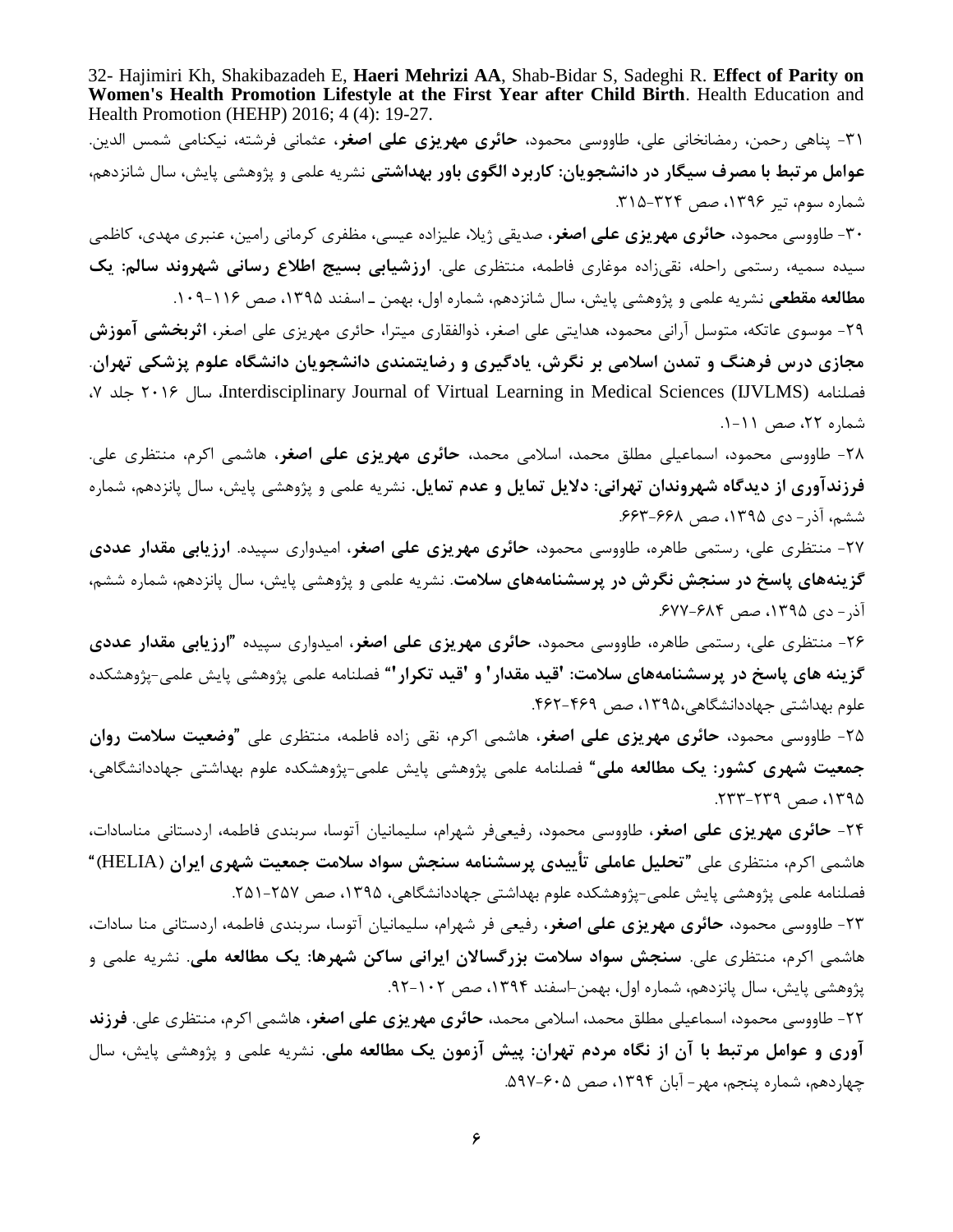-21 آیین پرست افسون، رضایی یزدلی مهدی، زندیان حامد، **حائری مهریزی علی اصغر** "**هزینههای كمرشکن در نظام سالمت ایران: مرور نظامند بر شواهد موجود**" فصلنامه علمی پژوهشی پایش علمی-پژوهشكده علوم بهداشتی جهاددانشگاهی، سال پانزدهم، شماره اول، بهمن- اسفند ،1394 صص .7-17

20- Hedayatnejad F, Maleki R, **Haeri Mehrizi AA**, **The Effect of Social Status and Gender on Realization of Refusal of Suggestion among Iranian EFL Intermediate Learners.** Journal of Language Teaching and Research, (2016) 7, 1. pp. 99-109.

19- Tavousi M, Montazeri A, Hidarnia A, Hajizadeh E, Taremian F, **Haeri Mehrizi A.A**, **Substance use avoidance among Iranian male adolescents: a comparison of three versions of the theory of reasoned action.** Int J Adolesc Med Health. 2015;27(3):329-34.

18- Asadi-Lari M, Khosravi A, Nedjat S, Mansournia M.A, Majdzadeh R, Mohammad K, Vaez-Mahdavi M.R, Faghihzadeh S, **Haeri Mehrizi A.A**, Cheraghian B, **Socioeconomic status and prevalence of self-reported diabetes among adults in Tehran: results from a large populationbased cross-sectional study (Urban HEART-2)**. [Journal of Endocrinological Investigation,](http://link.springer.com/journal/40618) (2015) online published, pp. 1-8**.**

17- Cheraghian B, Nedjat S, Mansournia MA, Majdzadeh R, Mohammad K, Vaez-Mahdavi MR, Faghihzadeh S, **Haeri Mehrizi AA**, Asadi-Lari M, **[Different patterns of association between](http://phdtree.org/pdf/62527646-different-patterns-of-association-between-education-and-wealth-with-non-fatal-myocardial-infarction-in-tehran-iran-a-population-based-case-co/)  [education and wealth with non-fatal myocardial infarction in Tehran, Iran: A population-based](http://phdtree.org/pdf/62527646-different-patterns-of-association-between-education-and-wealth-with-non-fatal-myocardial-infarction-in-tehran-iran-a-population-based-case-co/)  [case-control study.](http://phdtree.org/pdf/62527646-different-patterns-of-association-between-education-and-wealth-with-non-fatal-myocardial-infarction-in-tehran-iran-a-population-based-case-co/)** Med J Islam Repub Iran, (2015) 29, 160. pp. 8-15.

-16 نورباال احمدعلی، باقری یزدی سیدعباس، واعظمهدوی محمدرضا، اسدیالری محسن، فقیهزاده سقراط، محمد کاظم، **حائریمهریزی علیاصغر**، پارسائیان محبوبه "**[تغییرات وضعیت سالمت روان افراد در شهر تهران در طول 12](http://daneshvarmed.shahed.ac.ir/files/site1/user_files_7561d7/admin-A-10-1-258-732ade5.) سال: مقایسه [نتایج پروژههای سنجش سالمت و بیماری \)سال 1378\( و سنجش عدالت در شهر تهران](http://daneshvarmed.shahed.ac.ir/files/site1/user_files_7561d7/admin-A-10-1-258-732ade5.) )1390(**" دوماهنامه علمی-پژوهشی دانشور پزشكی، دانشگاه شاهد، آبان ماه ،1393 سال 22 شماره ،113 صص .37-44

15- Hosseini SM, Maleki R**, Haeri Mehrizi AA, On the impact of using jigsaw II technique on the development of writing performance of iranian intermediate EFL learners,** International Journal of Language Learning and Applied Linguistics World (IJLLALW) Volume 7(3), November 2014; 198- 215, EISSN: 2289-2737 & ISSN:2289-3245.

14- Asadi-Lari M, Vaez-Mahdavi MR, Faghihzadeh S, Cherghian B, Esteghamati AR, Farshad A A, Golmakani M, **Haeri-Mehrizi AA**, Hesari H, Kalantari N, Kamali M, Kordi R, Malek-Afzali H, Montazeri A, Moradi-Lakeh M, Motevallian A, Noorbala AA, Raghfar H, Razzaghi E. Responseoriented measuring inequalities in Tehran: second round of Urban Health Equity Assessment and Response Tool (Urban HEART-2), C**oncepts and framework**. Medical Journal of the Islamic Republic of Iran, Vol. 27, No. 4, Nov 2013, pp. 236-248.

-13 محمدزاده فاطمه، فقیهزاده سقراط، باغستانی احمدرضا، اسدیالری محسن، واعظمهدوی محمدرضا، عربخردمند جلیل،

نورباال احمدعلی، گلمكانی محمدمهدی، **حائریمهریزی علیاصغر**، کردی رامین، **اپیدمیولوژی درد مزمن در شهر تهران و** 

**برآورد كوچك ناحیه ای شیوع آن در محلههای تهران با استفاده از رویکرد بیزی.** ،1392 فصلنامه مجله اپیدمیولوژی ایران، دوره ۹، صص ۳۱-۱۹.

12- Mohammadzadeh F, Faghihzadeh S, Asadi-Lari M, Vaez-Mahdavi MR, Noorbala AA, Golmakani MM, **Haeri Mahrizi AA**, Kordi R. **Prevalence risk factors and small area estimates of chronic low back pain at neighbourhood level of Tehran-Iran: Urban HEART-2 study.** Submitted to Medical Journal IRI (Pubmed).

11- Fallah A, Mojtahedzadeh R, Haeri **Mehrizi AA. Understanding Entrepreneurship and Media Management in Iran, Journal of Applied Sciences Research, 8(3): 1736-1738, 2012, ISSN 1819- 544X**.

10- Cheraghian B, Mohammad K, Majdzadeh R, Nedjat S, Faghihzadeh S, Vaez-Mahdavi MR, **Haeri Mehrizi AA**, Asadi-Lari M. **Prevalence of self-reported hypertension and its determinants in Tehran adults: a population-based study (Urban HEART-2).** Submitted to Medical Journal IRI (Pubmed).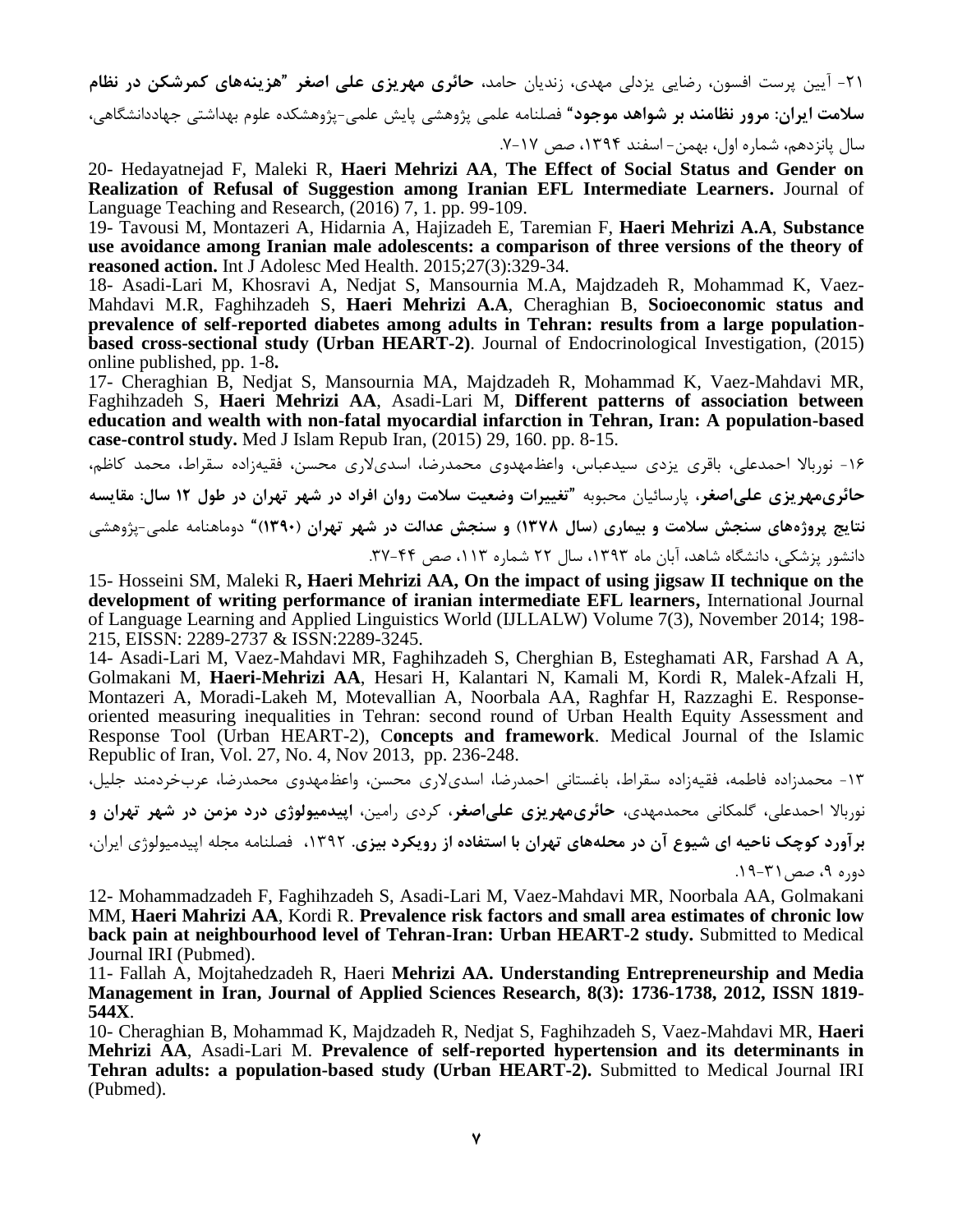9- Vesali S, **Haeri Mehrizi AA**, Farshad AA, Faghihzadeh S,Vaez-Mahdavi MR, Asadi-Lari M. **Unequal distribution of smoking prevalence among 22 districts of Tehran; Urban HEART study-2008.** Submitted to Medical Journal IRI (Pubmed).

8- Arumugam VC, Mojtahedzadeh R**, Haeri Mehrizi AA**. "**Relationship between Critical Success Factors of Supply chain management implementation, Competitive advantage and performance**  in the Iranian Automobile industry": 6<sup>th</sup> International Quality Conference June 08<sup>th</sup> 2012 Center for Quality, Faculty of Engineering, University of Kragujevac.

7- Arumugam VC, Mojtahedzadeh R, Asefi SM, **Haeri Mehrizi AA**. "**The Impact of Human Resource Management Practices on Financial Performance of Malaysian Industries**: Australian Journal of Basic and Applied Sciences, 5(10): 951-955, 2011,ISSN 1991-8178.

-6 پاك گوهر علیرضا **حائری مهریزی [علی اصغر،](https://www.civilica.com/modules.php?name=PaperSearch&queryWf=%D8%B9%D9%84%DB%8C%20%D8%A7%D8%B5%D8%BA%D8%B1&queryWr=%D8%AD%D8%A7%D8%A6%D8%B1%DB%8C%20%D9%85%D9%87%D8%B1%DB%8C%D8%B2%DB%8C&simoradv=ADV&period=all&ConfereceRes=1&JournalRes=1)** خلیلی [محدثه.](https://www.civilica.com/modules.php?name=PaperSearch&queryWf=%D9%85%D8%AD%D8%AF%D8%AB%D9%87&queryWr=%D8%AE%D9%84%DB%8C%D9%84%DB%8C&simoradv=ADV&period=all&ConfereceRes=1&JournalRes=1) **[»عملکرد آموزشگاههای رانندگی به شیوه آموزشو](https://www.civilica.com/Paper-TTC10-TTC10_021=%D8%B9%D9%85%D9%84%DA%A9%D8%B1%D8%AF-%D8%A2%D9%85%D9%88%D8%B2%D8%B4%DA%AF%D8%A7%D9%87%D9%87%D8%A7%DB%8C-%D8%B1%D8%A7%D9%86%D9%86%D8%AF%DA%AF%DB%8C-%D8%A8%D9%87-%D8%B4%DB%8C%D9%88%D9%87-%D8%A2%D9%85%D9%88%D8%B2%D8%B4%D9%88-%D8%A2%D8%B2%D9%85%D9%88%D9%86-%D9%88-%D9%85%DB%8C%D8%B2%D8%A7%D9%86-%D8%A7%D8%B3%D8%AA%D9%82%D8%A8%D8%A7%D9%84-%D8%A7%D8%B2-%D8%A7%D9%84%DA%AF%D9%88%DB%8C-%D8%AA%D9%85%D8%B1%DA%A9%D8%B2-%D9%85%D8%B1%D8%A7%DA%A9%D8%B2-%D8%A2%D8%B2%D9%85%D9%88%D9%86.html)  [آزمون و میزان استقبال از الگوی تمركز مراكز آزمون رانندگی«](https://www.civilica.com/Paper-TTC10-TTC10_021=%D8%B9%D9%85%D9%84%DA%A9%D8%B1%D8%AF-%D8%A2%D9%85%D9%88%D8%B2%D8%B4%DA%AF%D8%A7%D9%87%D9%87%D8%A7%DB%8C-%D8%B1%D8%A7%D9%86%D9%86%D8%AF%DA%AF%DB%8C-%D8%A8%D9%87-%D8%B4%DB%8C%D9%88%D9%87-%D8%A2%D9%85%D9%88%D8%B2%D8%B4%D9%88-%D8%A2%D8%B2%D9%85%D9%88%D9%86-%D9%88-%D9%85%DB%8C%D8%B2%D8%A7%D9%86-%D8%A7%D8%B3%D8%AA%D9%82%D8%A8%D8%A7%D9%84-%D8%A7%D8%B2-%D8%A7%D9%84%DA%AF%D9%88%DB%8C-%D8%AA%D9%85%D8%B1%DA%A9%D8%B2-%D9%85%D8%B1%D8%A7%DA%A9%D8%B2-%D8%A2%D8%B2%D9%85%D9%88%D9%86.html)**. دهمین کنفرانس مهندسی حمل و نقل و ترافیک ایران.  $.149$ 

-5 ثقفی نیا مسعود, دانیال زهرا, قمیان زهره. **حائری مهریزی علی اصغر.** »**تأثیر جزوات آموزشی مقابله با بالیا بر میزان آگاهی افراد«.** مجله علمی پژوهشی طب نظامی، ،1388 دوره ،11 شماره ،3 صص .161-164

-4 [طاووسی محمود,](http://fa.journals.sid.ir/SearchPaper.aspx?writer=90262) [حیدرنیا علیرضا,](http://fa.journals.sid.ir/SearchPaper.aspx?writer=1867) [منتظری علی,](http://fa.journals.sid.ir/SearchPaper.aspx?writer=3896) [طارمیان فرهاد,](http://fa.journals.sid.ir/SearchPaper.aspx?writer=54712) [اکبری حسین,](http://fa.journals.sid.ir/SearchPaper.aspx?writer=6129) **[حائری مهریزی علی اصغر](http://fa.journals.sid.ir/SearchPaper.aspx?writer=71009)** »**تمایز دو سازه كنترلی، كاربردی از نظریه رفتار برنامه ریزی شده برای پرهیز از سوء مصرف مواد مخدر در نوجوانان**« نشریه علمی پژوهشی افق دانش، دانشگاه علوم پزشكی گناباد. ۱۳۸۸،صص ۲۶۹-۲۶۰.

-3 **[حائری مهریزی](http://www.noormags.ir/view/fa/creator/88463/%d8%b9%d9%84%db%8c_%d8%a7%d8%b5%d8%ba%d8%b1_%d8%ad%d8%a7%d8%a6%d8%b1%db%8c_%d9%85%d9%87%d8%b1%db%8c%d8%b2%db%8c) علی اصغر.** [یگانگی محمد رضا.](http://www.noormags.ir/view/fa/creator/88464/%d9%85%d8%ad%d9%85%d8%af_%d8%b1%d8%b6%d8%a7_%db%8c%da%af%d8%a7%d9%86%da%af%db%8c) حسنی [حسین.](http://www.noormags.ir/view/fa/creator/88465/%d8%ad%d8%b3%db%8c%d9%86_%d8%ad%d8%b3%d9%86%db%8c) **»رهنمودهایی برای طراحی سیستمی هوشمند برای بهبود كیفیت دادهها در طرحهای آماری«.** فصلنامه گزیده مطالب آماری ،1386 سال ،18 شماره ،70 صص .1-20

-2 حقیقی عبدالحمید. قصوری شكوفه. برفی پور آزاده. **حائری مهریزی علی اصغر**. حسنی حسین. یگانگی محمدرضا. **»دادهكاوی و كاربرد آن در كیفیت دادهها«.** فصلنامه گزیده مطالب آماری، ،1385 سال ،17 شماره ،69 صص .47-74

-1 **حائری مهریزی علی اصغر**. حسنی حسین. **»دادهكاوی و كاربرد آن در آمار رسمی«**. فصلنامه گزیده مطالب آماری ،1384 سال ،16 شماره ۴، صص ۳۴-۲۱.

\* همكاری در طرح های پژوهشی:

-38 مجری طرح **"بررسی روند و عوامل پیشبینی کننده خودکشی قبل و پس از همهگیری کووید 19 در ایران: تحلیل پایگاه دادهای خودکشی پزشکی قانونی کشور از سال ۱۳۹۰ تا سال ۱۶۰۰"** پژوهشکده علوم بهداشتی جهاددانشگاهی– مرکز تحقیقات سنجش سالمت )در دست اجرا(.

**بررسی روند و عوامل پیشبینی کننده خودکشی و اقدام به آن قبل و پس از همهگیری کووید :19 تحلیل** -37 مجری طرح **" پایگاه دادهای مرکز پزشکی، آموزشی و درمانی لقمان حکیم از اسفند ماه 1396 تا اسفند ماه 1400"** مشترک با مرکز تحقیقات سم شناسی مرکز پزشکی، آموزشی و درمانی بیمارستان لقمان حکیم )در دست اجرا(

۳٦– همکاری در طرح پژوهشی **"تبیین وضعیت تجویز و مصرف خدمات سلامت در بخش درمان غیرمستقیم سازمان تامین** <mark>اجتماعی و ارائه راهکارهای بهبود وضعیت موجود "</mark> موسسه عالی پژوهش تامین اجتماعی (در دست اجرا).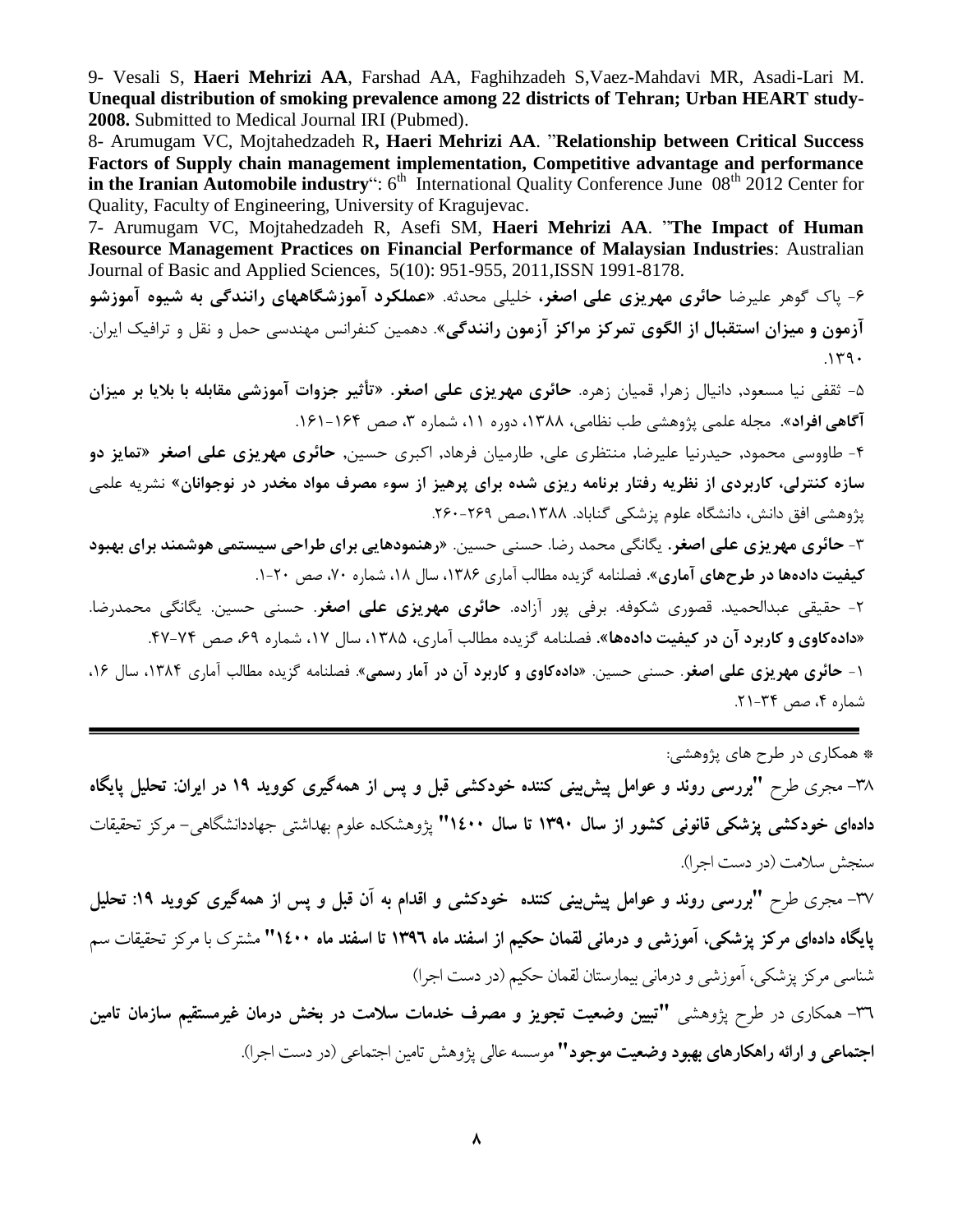**۳**۵– همکاری در طرح پژوهشی **"سنجش نگرش بزرگسالان کشور ایران در خصوص واکسن کرونا (٦٥–١٨ <b>سال)"** وزارت بهداشت، درمان و آموزش پزشکی )در دست اجرا(.

-34 همکاری در طرح پژوهشی **"تدوین و اجرای پروژه نظارت، ارزیابی و ممیزی خدمات بیمه تکمیلی درمان گروهی اعضای جهاددانشگاهی )بیمه سرمد سال 1400("** پژوهشکده علوم بهداشتی جهاددانشگاهی- مرکز تحقیقات سنجش سالمت )در دست اجرا(.

-33 همكاری در طرح **"بررسی روش های مدیریت ادراكات حسی بدون محرک ظاهری )ادراكات فراحسی( به منظور ارتقای خدمات سالمت".** پژوهشكده علوم بهداشتی جهاددانشگاهی- مرکز تحقیقات سنجش سالمت )1400(.

-32 مجری طرح **"بررسی وضعیت موجود سامانههای ملی اطالعات سالمت جمهوری اسالمی ایران".** پژوهشكده علوم بهداشتی جهاددانشگاهی- مرکز تحقیقات سنجش سالمت )1399(.

-31 همكاری در طرح **"بررسی وضعیت نوبت دهی بیماران سرپایی در مطبهای پزشکی شهر تهران".** پژوهشكده علوم بهداشتی جهاددانشگاهی- مرکز تحقیقات سنجش سالمت )1399(.

-30 همكاری در طرح **"بررسی وضعیت تجویز دارو در بیماران سرپایی مراكز ملکی سازمان تأمین اجتماعی و عوامل مؤثر بر آن"**. پژوهشكده علوم بهداشتی جهاددانشگاهی- مرکز تحقیقات سنجش سالمت )1399(.

-29 همكاری در طرح **"بررسی نیازهای مدیریت مطب پزشکی"**. پژوهشكده علوم بهداشتی جهاددانشگاهی- مرکز تحقیقات سنجش سالمت )تابستان 1398(.

-28 همكاری در طرح **"پیمایش ملی ارزشها و نگرشهای جامعه ایثارگری"**، به سفارش پژوهشكده مهندسی و علوم پزشكی جانبازان، (۱۳۹۷).

-27 همكاری در طرح **"رابطه سرمایه فرهنگی و سالمت روان در جمعیت شهری تهران"**، به سفارش معاونت پژوهش و فناوری جهاد دانشگاهی(کد ۳۳-۲۰۲۸)، مجری دکتر علی منتظری، (۱۳۹۷).

-26 همكاری در طرح **" بررسی میزان شادكامی و عوامل مرتبط با آن در افراد 20 تا 40 سال ایرانی: یك مطالعه ملی "**، معاونت پژوهش و فناوری جهاد دانشگاهی(کد ۳۳-۳۰۲۹)، مجری دکتر علی منتظری، (۱۳۹۷).

-25 همكاری در طرح **»بررسی میزان بروز اختالالت تکامل عصبی در كودكان 1 تا 3 ساله مبتال به كم كاری مادرزادی تیروئید تحت درمان با لووتیروكسین**«. پژوهشكده علوم بهداشتی جهاددانشگاهی- مرکز تحقیقات سنجش سالمت )1397(. -24 همكاری در طرح **»طراحی محتوا و تولید بسته آموزش الکترونیك برای پیشگیری از رفتار پرخطر مصرف دخانیات در دانش آموزان**«. پژوهشكده علوم بهداشتی جهاددانشگاهی- مرکز تحقیقات سنجش سالمت )1397(.

-23 مجری طرح **»طراحی و تدوین محتوا بسته آموزش الکترونیك برای پیشگیری حوادث ترافیکی در دانش آموزان**«. پژوهشكده علوم بهداشتی جهاددانشگاهی- مرکز تحقیقات سنجش سالمت )1397(.

-22 همكاری در طرح **»طراحی و تدوین محتوای آموزش الکترونیك راهنمای عمومی در پژوهش های زیست پزشکی«**. پژوهشكده علوم بهداشتی جهاددانشگاهی- مرکز تحقیقات سنجش سالمت )1397(.

-21 همكاری در طرح **»بررسی میزان شادكامی و عوامل مرتبط با آن در افراد 20 تا 40 سال ایرانی: یك مطالعه ملی«** مؤسسه ملی توسعه تحقیقات علوم پزشكی جمهوری اسالمی ایران. گرنت تحقیقاتی دکتر علی منتظری از سوی مؤسسه ملی توسعه تحقیقات علوم پزشكی جمهوری اسالمی ایران )طرح شماره 958736(، اسفند 1396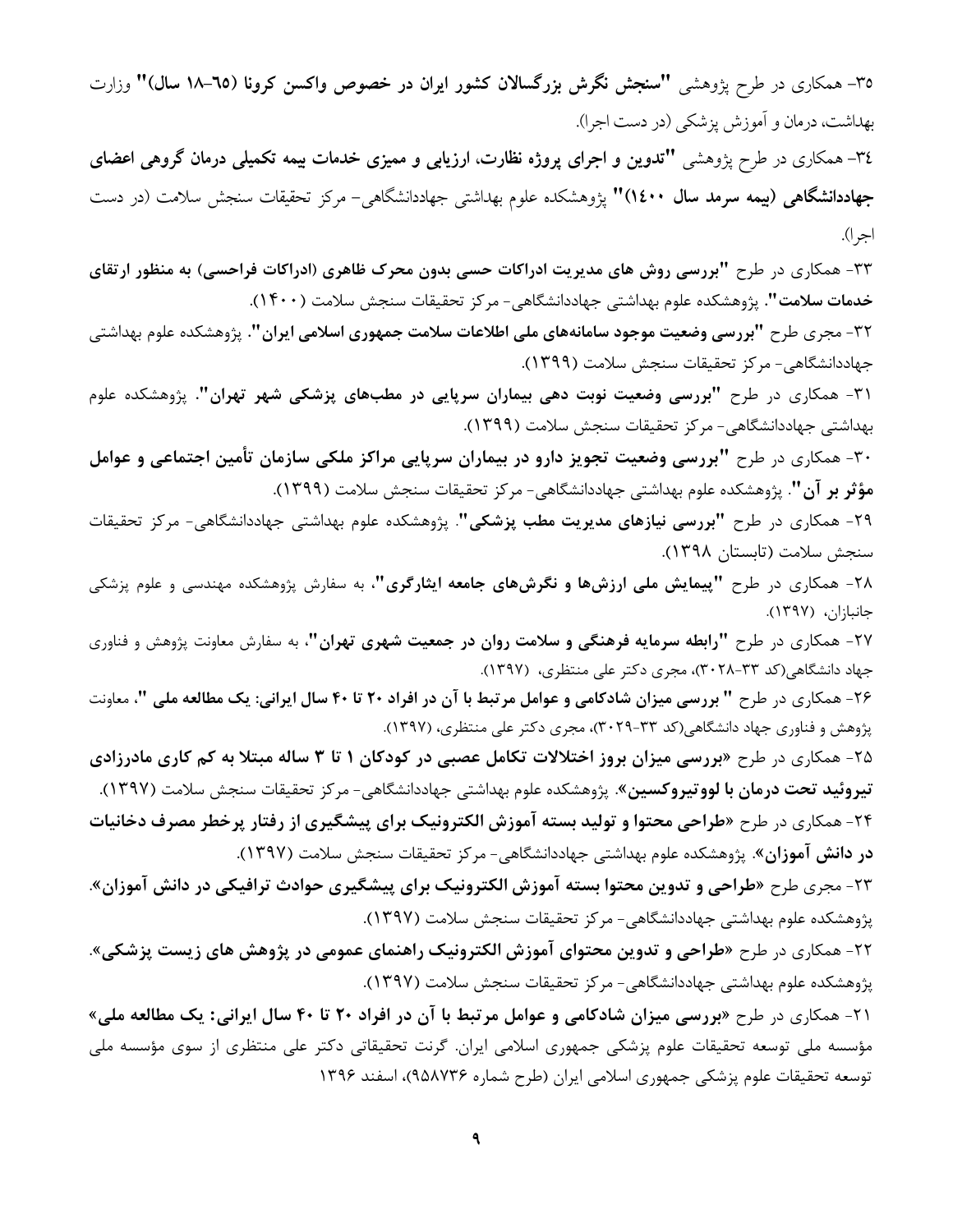-20 همكاری در طرح **»پیمایش ملی ارزشها و نگرشهای جامعه ایثارگری«**. پژوهشكده مهندسی و علوم پزشكی جانبازان  $(1490)$ 

-19 همكاری در طرح **»بررسی میزان سواد سالمت و ارتباط آن با سالمت روان در جمعیت شهری بزرگسال كشور«**. پژوهشكده علوم بهداشتی جهاددانشگاهی- مرکز تحقیقات سنجش سالمت )1395(

-18 همكاری در طرح پژوهشی »**سنجش سالمت روان جمعیت شهری بزرگسال ) 18-65 سال( كشور**«. پژوهشكده علوم بهداشتی جهاددانشگاهی- مرکز تحقیقات سنجش سالمت )1395(

-17 همكاری در طرح پژوهشی **»بررسی دیدگاه شهروندان تهران پیرامون طرح** "**بسیج اطالع رسانی شهروند سالم**"**«.** پژوهشكده علوم بهداشتی جهاددانشگاهی- مرکز تحقیقات سنجش سالمت )1395(

-16 همكاری در طرح پژوهشی »**بررسی میزان تمایل به فرزندآوری و عوامل مرتبط با آن از نگاه مردم شهری و روستایی ایران**«. پژوهشكده علوم بهداشتی جهاددانشگاهی- مرکز تحقیقات سنجش سالمت )1395(

-15 همكاری در طرح پژوهشی »**فرزند آوری: علل و عوامل مرتبط با آن از نگاه مردم تهران: پیش آزمون یك مطالعه ملی«.** پژوهشكده علوم بهداشتی جهاددانشگاهی- مرکز تحقیقات سنجش سالمت )1395(

-14 همكاری در طرح پژوهشی »**ارزشیابی مهارتهای زبانی و ادبی دانش آموختگان نظام متوسطه**«. فرهنگستان زبان و ادب فارسی )1394(

-13 همكاری در طرح پژوهشی ملی »**سواد سالمت ایرانیان**«. پژوهشكده علوم بهداشتی جهاددانشگاهی- مرکز تحقیقات سنجش سالمت )1394(

-12 مسئول گردآوری، تحلیل و گزارشنویسی طرح شهر دوستدار سالمند شهرداری منطقه 2 تهران )1394(

-11 همكاری در طرح پژوهشی »**بررسی نقش گزینههای پاسخ در طراحی پرسشنامههای سالمت**«. پژوهشكده علوم بهداشتی جهاددانشگاهی- مرکز تحقیقات سنجش سالمت )1393(

-10 همكاری در طرح اجرای طرح پژوهشی »**ارزیابی منابع انسانی علوم سالمت: دیدهبانی وضعیت و الگوی توزیع موجود منابع انسانی گروه پزشکی كشور**« پژوهشكده علوم بهداشتی جهاددانشگاهی-فرهنگستان علوم پزشكی )1393(

-9 همكاری در طرح پژوهشی »**اندازهگیری سواد سالمت جمعیت شهری، طراحی و روان سنجی**« پژوهشكده علوم بهداشتی جهاددانشگاهی )1393(

-8 مدیر فنی دور دوم **پروژه عدالت در شهر تهران** اداره سالمت شهرداری تهران با اندازه نمونه 32000 خانوار )1390( -7 مدیر پروژه طرح **بررسی نظرات شهروندان و فروشندگان در خصوص خدمات جدید همراه اول،** مرکز افكارسنجی دانشجویان ایران (ایسپا) وابسته به جهاد دانشگاهی (۱۳۸۹)

-6 همكار اصلی و کارشناس نمونهگیری طرح **مطالعه ملی دیدگاه فرهنگیان نسبت به صندوق ذخیره فرهنگیان،** پژوهشگاه مطالعات آموزش و پرورش (۱۳۸۸)

-5 مدیر پروژه طرح **سنجش زندگی مطلوب در شهر تهران،** مرکز افكارسنجی دانشجویان ایران )ایسپا( وابسته به جهاد دانشگاهی (۱۳۸۷)

-4 مدیر پروژه طرح **تحقیقات بازار واكسنهای طیور مؤسسه تحقیقات واكسن و سرمسازی رازی،** مرکز افكارسنجی دانشجویان ایران (ایسپا) وابسته به جهاد دانشگاهی (۱۳۸۵)

-3 همكار اصلی در طرح پژوهشی "**بررسی عملکرد آموزشگاههای رانندگی**"، دفتر تحقیقات کاربردی راهور ناجا )1385(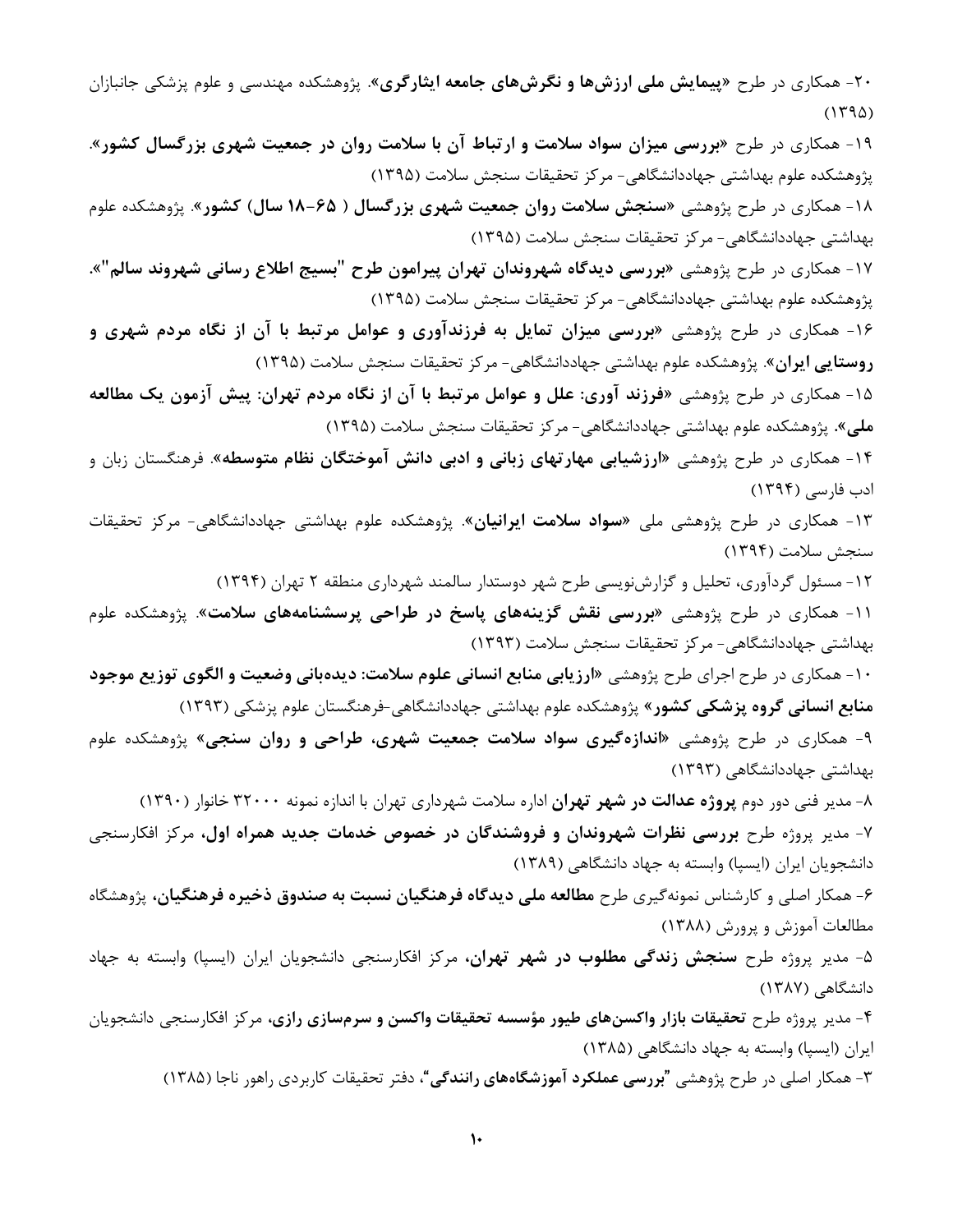-2 همكاری در اجرا و تحلیل چندین طرح آماری و نظرسنجی در شرکتهای مختلف )از جمله شرکت ملی پاالیش و پخش فرآوردههای نفتی ایران، سازمان فرهنگی و هنری شهرداری تهران و ... 1381-1390( -1 همكار اصلی در طرح پژوهشی "**ارتباط دادهكاوی و كیفیت دادهها**"، مرکز آمار ایران )84/6/1 – 85/4/1(

\* علمی و اجرایی -18 مدیر اداره امور پژوهشی پژوهشكده علوم بهداشتی وابسته به جهاد دانشگاهی )از 1399/3/24( -17 عضو شورای راهبردی آموزش و توانمدسازی اعضا پژوهشكده علوم بهداشتی جهاددانشگاهی )از 1398/12/11( -16 مدیر مرکز خدمات تخصصی دادهپردازی سالمت پژوهشكده علوم بهداشتی وابسته به جهاد دانشگاهی )از 1394/3/24( -15 عضو شورای علمی پژوهشكده علوم بهداشتی جهاددانشگاهی )از 1394/2/6( -14 عضو هیات تحریریه پایش، نشریه علمی-پژوهشی پژوهشكده علوم بهداشتی جهاددانشگاهی )از 1393/10/9( -13 مدیر اداره آموزش و تحصیالت تكمیلی پژوهشكده علوم بهداشتی وابسته به جهاد دانشگاهی )-1399/3/24 1393/9/1( -12 دبیر کمیته استانداردسازی 225TC سازمان ملی استاندارد و تحقیقات صنعتی کشور )1393/4/19-1391/4/19( -11 سرپرست گروه نیازسنجی و پروژهیابی آموزشی معاونت آموزشی جهاددانشگاهی )1393/8/30-1390/10/10( -10 عضو گروه علوم پایه بررسی کتاب سازمان انتشارات جهاددانشگاهی )1393/9/1-1390/7/1( -9 سرپرست مرکز افكارسنجی دانشجویان ایران )ایسپا( وابسته به جهاد دانشگاهی )1390/4/7-1389/7/1( -8 معاون اجرایی مرکز افكارسنجی دانشجویان ایران )ایسپا( وابسته به جهاد دانشگاهی )1390/4/1-1386/2/1( -7 مدیر گروه مطالعات پایه مرکز افكارسنجی دانشجویان ایران )ایسپا( وابسته به جهاد دانشگاهی )1386/2/1-1385/10/1( -6 مشاور آماری رئیس مرکز افكارسنجی دانشجویان ایران )ایسپا( وابسته به جهاد دانشگاهی )-1385/10/1 1386/2/1( -5 مشاور آماری دفتر آمار و اطالع رسانی وزارت صنایع و معادن ج.ا.ا. )-1385/6/1 1385/12/29( -4 مشاور آماری دفتر بودجه و تشكیالت شرکت پست ج.ا.ا. )اسفند 1384( -3 دبیر انجمن علمی دانشجویی آمار دانشگاه عالمه طباطبایی )1380( -2 مسئول آزمایشگاه گروه آمار دانشگاه شهید چمران اهواز به مدت یک سال )1379( -1 یكی از مؤسسین انجمن علمی دانشجویی آمار دانشگاه شهید چمران اهواز و سمت دبیری این انجمن برای دو دوره متوالی )1379-1378(

**\* سوابق آموزشی:** 

الف) تدریس:

-35 برگزاری **آشناییبا داده كاویدر حوزه سالمت و مبانیاولیهتحلیلآنها**، پژوهشكده علوم بهداشتی، اسفند .1400 -34 برگزاری وبینار آموزشی **اصول و روش های نمونه گیری در پژوهش های حوزه سالمت**، پژوهشكده علوم بهداشتی، آبان .1400 -33 برگزاری کارگاه آموزشی **كاربرد نرم افزار SPSS در پژوهش**، مرکز اطالعات علمی جهاددانشگاهی **دو دوره** )1400( -32 برگزاری دورهی آموزشی **تحلیل آماری** ویژه اعضای هیئت علمی دانشگاه علوم انتظامی امین )1397(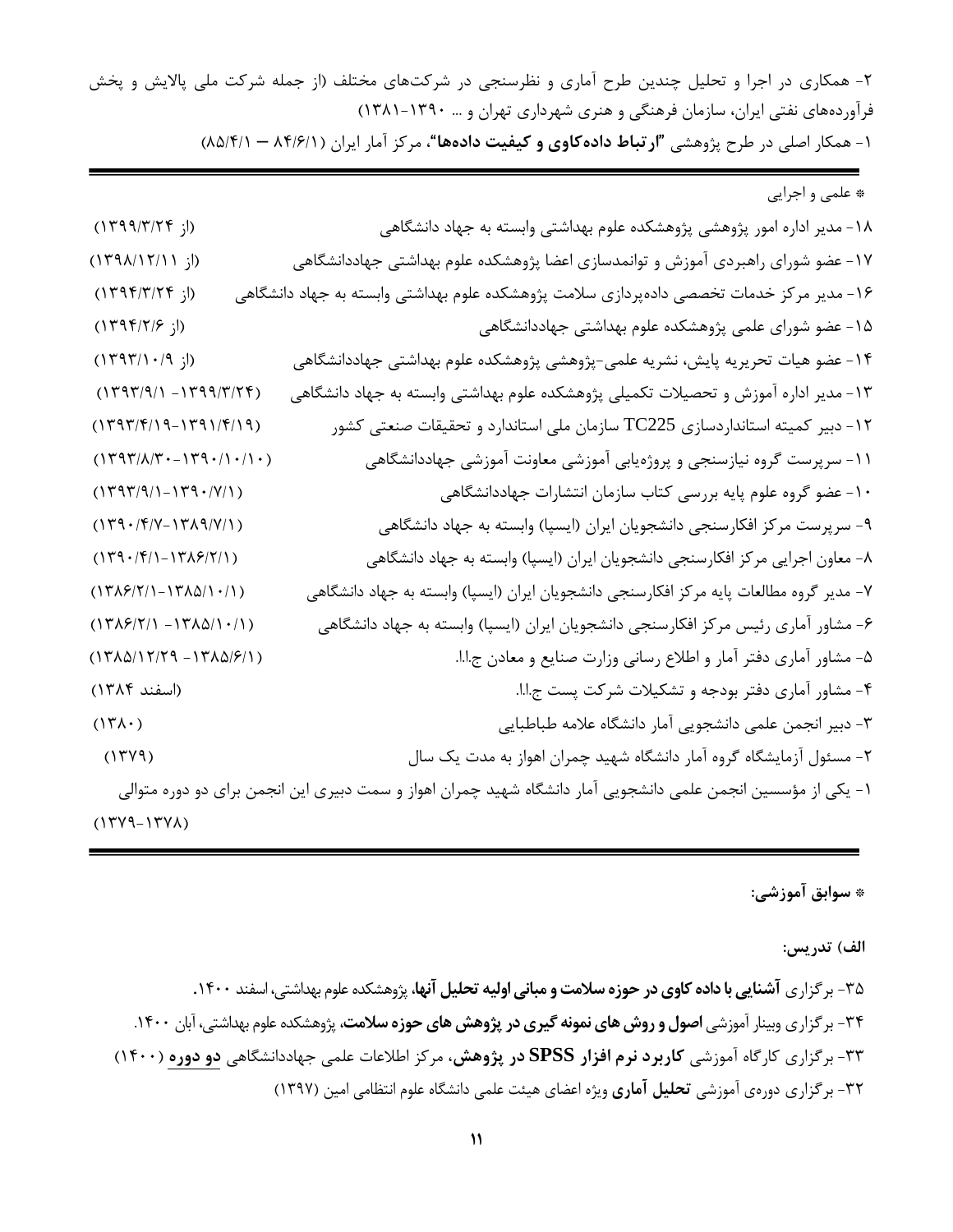-31 برگزاری دورهی آموزشی **تحلیل آماری با نرمافزار SPSS** ویژه اعضای هیئت علمی گروه پزشكی جهاددانشگاهی )1396( -30 برگزاری دورهی آموزشی **آشنایی با آمار و نرمافزار SPSS**( پیشرفته( ویژه اساتید دانشگاه آزاد اسالمی واحد علوم پزشكی تهران )1395( -29 برگزاری دوره آموزشی **آمار توصیفی** کارکنان شرکت انتقال گاز استان آذربایجان شرقی )1394( -28 برگزاری دوره آموزشی **تحلیل عاملی** پژوهشكده علوم بهداشتی جهاد دانشگاهی )1394( -27 برگزاری دورهی آموزشی کار با **نرمافزار SPSS** شرکت سهامی پشتیبانی امور دام کشور )1393( -26 برگزاری دورهی آموزشی مفاهیم آمار مقدماتی و کار با نرمافزار **SPSS** بهداشت و درمان صنعت نفت )1393( -25 برگزاری دورهی آموزش **دادهكاوی** همراه با نرمافزار **Clementine SPSS** سازمان ثبت احوال کشور )1393( -24 برگزاری دورهی آموزش نرمافزار **Minitab** پژوهشگاه سازمان استاندارد )1393( -23 برگزاری دورهی آموزش **دادهكاوی** همراه با نرمافزار **Clementine SPSS** پژوهشكده آمار ایران )1392( -22 برگزاری دورهی آموزشی آمارکاربردی و کار با نرمافزار **SPSS** دانشجویان دکتری آموزش بهداشت دانشگاه تربیت مدرس 2 دوره  $(1791 - 1797)$ -21 تدریسیار درس **دادهكاوی 1 و 2** برای دانشجویان کارشناسی ارشد مجازی، رشته مدیریت IT در دانشگاه صنعتی امیر کبیر 6 ترم )**از سال 1391 تا 1395(** -20 مدرس دروس آماری در دانشكده آمار و انفورماتیک سازمان سنجش )از نیمسال اول 1392-1391( -19 مدرس آمار زیستی در دانشگاه آزاد دانشكده زیست شناسی )نیمسال اول 1391-1390( -18 مدرس نرمافزار آماری **SPSS** مرکز آموزشهای تخصصی سازمان جهاددانشگاهی صنعتی شریف **19 دوره** )1391-1394( -17 برگزاری دورهی آموزش **دادهكاوی همراه با نرمافزار Clementine SPSS** پژوهشكده آمار ایران )1390( -16 مدرس نرمافزار آماری **SPSS** موسسه توف- نورد ایران و آلمان )89-90( -15 مدرس نرمافزار آماری **SPSS** مرکز آموزش جهاد دانشگاهی واحد دانشگاه تهران **بیش از 40 دوره** )از سال 1389( -14 مدرس دورهی آموزش آمار کاربردی به کارشناسان واحد نظر سنجی وزارت بازرگانی )1389( -13 برگزاری دورهی آموزش **دادهكاوی همراه با نرمافزار Clementine SPSS** مرکز آموزش تخصصی ایسپا )1388( -12 **»نظرسنجی و جایگاه آن در روابط عمومی**« در جهاد دانشگاهی دانشگاه فردوسی مشهد با حضور مدیران روابط عمومی استان خراسان رضوی. )1388( -11 برگزاری دورهی آموزش **دادهكاوی همراه با نرمافزار Clementine SPSS** ویژه کارشناسان شرکت سایپا )1387( -10 **»معرفی دادهكاوی و كاربردهای آن**« در یازدهمین سمینار تخصصی مرکز افكارسنجی دانشجویان ایران )ایسپا( در دانشكده علوم اجتماعی دانشگاه تهران. )1386( -9 آموزش نرمافزار آماری **SPSS** به کارشناسان روابط عمومی سازمان آب استان تهران برای 1 دوره )1386( -8 آموزش نرمافزار آماری **SPSS** به کارشناسان شرکت سایپا یدك برای 1 دوره )1386( -7 آموزش نرمافزار آماری **SPSS** به کارشناسان آمار سازمان تأمین اجتماعی برای 3 دوره )1384( -6 برگزاری دورهی آموزش آمار به کارشناسان دفتر آمار و اطالعرسانی وزارت صنایع و معادن )1385( -5 مدرس دروس آمار، رشته آمار و سایر رشتهها در دانشگاه پیامنور به صورت حق التدریس )1390-1384(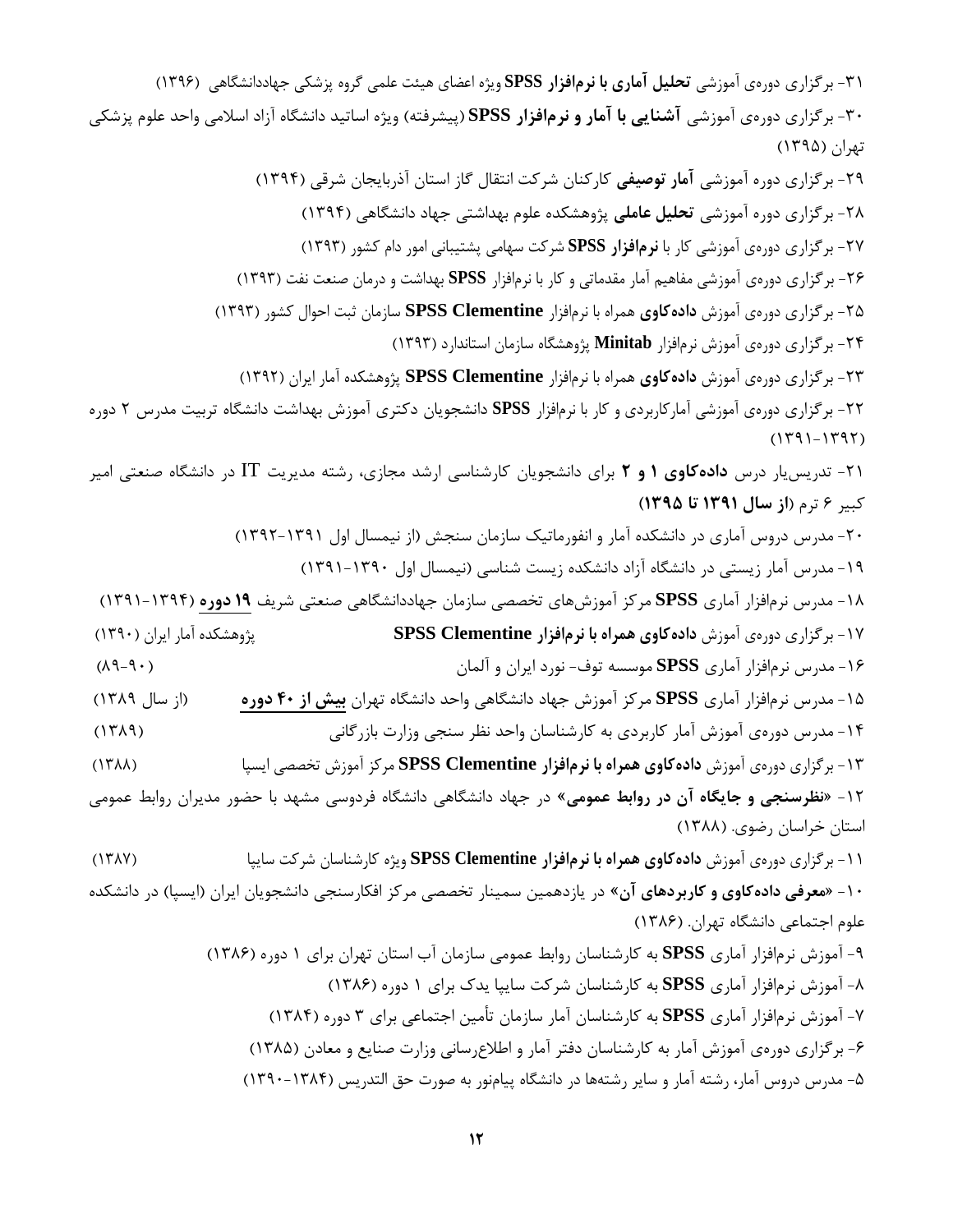-4 مدرس آمار مهندسی در دانشگاه شاهد به صورت حق التدریس )1384( -3 مدرس دروس آمار و ریاضی در دانشگاه علمی کاربردی به صورت حق التدریس )1385-1384( -2 مدرس دروس آمار و ریاضی در دانشگاه هوایی 1385-1383 -1 برگزاری کالس رفع اشكال "احتمال و کاربرد آن" در دوره کارشناسی )1376/6/29 – 1376/11/9(

**ب( شركت در دورههای آموزشی** 

-21 »**ردهبندی به همراه پیاده سازی با R** »به مدت 15 ساعت در قالب دومین دوره مشترك بین دانشگاه صنعتی امیر کبیر و دانشگاه پاریس دکارت با عنوان آمار کاربردی و محاسبات. دانشكده ریاضی و علوم کامپیوتر دانشگاه صنعتی امیر کبیر )9 تا 11 اردیبهشت ماه 1396(

-20 »**خوشهبندی به همراه پیاده سازی با R** »به مدت 30 ساعت در قالب دومین دوره مشترك بین دانشگاه صنعتی امیر کبیر و دانشگاه پاریس دکارت با عنوان آمار کاربردی و محاسبات. دانشكده ریاضی و علوم کامپیوتر دانشگاه صنعتی امیر کبیر )9 تا 13 بهمن ماه 1395(

-19 »**اخالق در پژوهش بر حیوانات**« به مدت 16 ساعت در جهاددانشگاهی )3 تا 4 بهمن ماه 1395( -18 »**اصول مدیریت مراكز تحقیقاتی**« به مدت 16 ساعت در پژوهشكده علوم بهداشتی جهاددانشگاهی )2 تا 3 شهریورماه 1395( -17 »**امور حقوقی مرتبط با پژوهش**« به مدت 16 ساعت در پژوهشكده علوم بهداشتی جهاددانشگاهی )1 تا 2 مردادماه 1395( -16 »**مرور سیستماتیك و متا آنالیز**« به مدت 16 ساعت در پژوهشكده علوم بهداشتی جهاددانشگاهی )19 تا 20 اسفند ماه 1394( -15 »**نقد و داوری مقاالت**« به مدت 18 ساعت در پژوهشكده علوم بهداشتی جهاددانشگاهی )13 تا 15 بهمن ماه 1394(

-14 »**پروپوزال نویسی در تحقیقات كمی و كیفی و آشنایی با نحوه نقد و داوری پروپوزالهای تحقیقاتی**« به مدت 18 ساعت در پژوهشكده علوم بهداشتی جهاددانشگاهی )5 تا 7 آذر ماه 1394(

-13 »**انواع مطالعات كمی**« به مدت 8 ساعت در پژوهشكده علوم بهداشتی جهاددانشگاهی )6 و 13 دی ماه 1394( -12 »**مدیریت راهبردی سازمانهای پژوهش و فناوری**« به مدت 24 ساعت در جهاددانشگاهی )17 تا 19 خردادماه 1394( -11 »**آینده پژوهی**« به مدت 24 ساعت در پژوهشكده علوم بهداشتی جهاددانشگاهی )6 تا 8 اسفندماه 1393(

-10 »**تدوین و ارزیابی پروپزالهای تحقیقاتی**« به مدت 24 ساعت در پژوهشكده علوم بهداشتی جهاددانشگاهی )8 تا 10 بهمنماه 1393(

| (۶ ابان ماه ۱۳۸۸)        | ۹- «مقدمهای بر آمار رسمی» به مدت ۶ ساعت در پژوهشکده امار                        |
|--------------------------|---------------------------------------------------------------------------------|
| (۵ آبان ماه ۱۳۸۸)        | ۸- <mark>«تحلیل داده های چند سطحی»</mark> به مدت ۶ ساعت در پژوهشکده آمار        |
| (۴ آبان ماه ۱۳۸۸)        | ۷- « <mark>تحلیل داده های تابعی</mark> » به مدت ۶ ساعت در پژوهشکده آمار         |
| (٢٢ تا ٢۴ آبان ماه ١٣٨۶) | ۶- « <mark>Data Mining»</mark> به مدت ۱۸ ساعت در پژوهشکده آمار                  |
| (١ تا ٢ آذر ماه ١٣٨۶)    | ۵- «آ <mark>شنایی با موجک۵ا و کاربرد آن»</mark> به مدت ۱۰ ساعت در پژوهشکده آمار |
| (۲۶ تا ۲۸ آبان ماه ۱۳۸۶) | ۴- «آشنایی با دادهکاوی و کاربردهای آن» به مدت ۱۸ ساعت در پژوهشکده آمار          |
| (۱۰ تا ۱۱ تیر ماه ۱۳۸۶)  | ۳- «آشنایی با نمونهگیری چرخشی» به مدت ۱۲ ساعت در پژوهشکده آمار                  |
| (٢٣ تا ٢٨ تير ماه ١٣٨٠)  | ۲- <b>«برآورد ناحیه کوچک»</b> به مدت ۲۵ ساعت در پژوهشکده آمار                   |
| $(17\lambda)$            | ۱- شرکت در دوره تربیت مدرسی در دانشگاه هوایی شهید ستاری                         |
|                          |                                                                                 |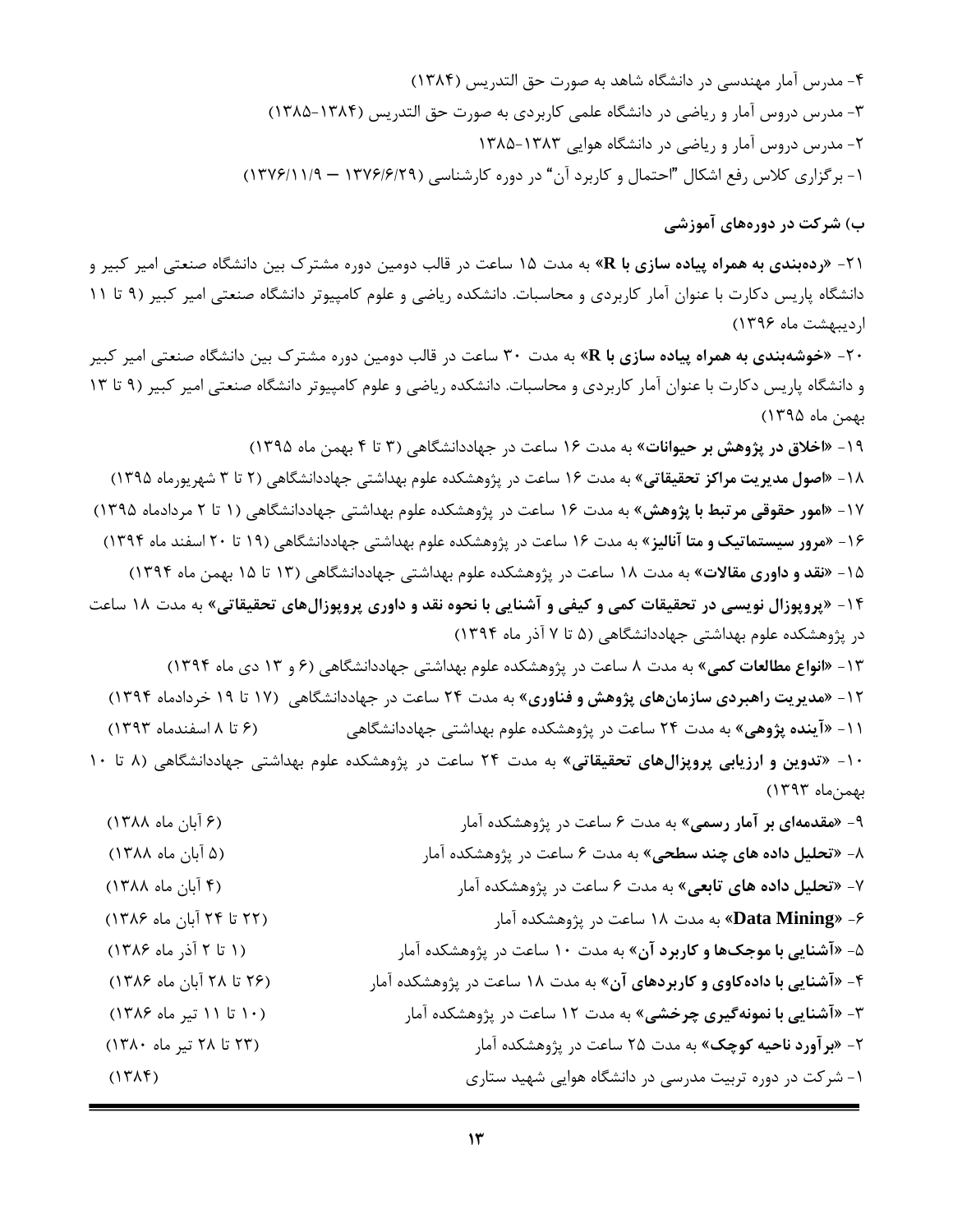**راهنمایی، مشاوره و نظارت علمی بر پایان نامه )طرح(ها:**

-21 ارزیابی طرح پژوهشی**»بسیج ملی كنترل فشار خون باال: ارزشیابی سریع فاز اول**« پژوهشكده علوم بهداشتی جهاددانشگاهی 1399

-20 ارزیابی طرح پژوهشی**»بررسی شاخصهای بارداری در جمعیت زنان كشور ایران و عوامل مؤثر بر آن**« پژوهشكده علوم بهداشتی جهاددانشگاهی 1399

-19 ارزیابی طرح پژوهشی**»مرور نظاممند ادبیات پژوهشی تعاریف، چارچوبهی مفهومی و ابزارهای سنجش سالمت**« پژوهشكده علوم بهداشتی جهاددانشگاهی 1399

-18 مشاور پایان نامه کارشناسی ارشد **»بررسی تأثیر طب فشاری در دو نقطه 6sp و 3Liv بر ارتقای عملکرد و كیفیت زندگی جنسی زنان«** دانشكده پرستاری و مامایی دانشگاه علوم پزشكی تهران 1399

-17 مشاور پایان نامه کارشناسی ارشد **»بررسی تأثیر آموزش مجازی بر ارتقای عملکرد جنسی، خود انگاره تناسلی و دیسترس در زنان مبتال به سندرم راكی تانسکی«** دانشكده پرستاری و مامایی دانشگاه علوم پزشكی تهران 1398

-16 مشاور پایان نامه کارشناسی ارشد **»بررسی ارتباط بین الگوهای خواب، ظرفیت آنتی اكسیدانی )DTAC )و نمایه التهابی رژیم غذایی )DII )با میزان متابولیسم در حال استراحت )RMR )و ضریب تنفسی )RQ )در زنان دارای اضافه وزن و چاق مراجعه كننده به مراكز جامع سالمت وابسته به دانشگاه علوم پزشکی تهران«** دانشكده علوم تغذیه و رژیم شناسی دانشگاه علوم پزشكی تهران 1398

-15 ارزیابی طرح پژوهشی**»مرور نظاممند و فراتحلیل تأثیر غنی سازی آرد با آهن بر شاخصهای بیوشیمیایی آهن خون در جمعیتهای مختلف«** پژوهشكده علوم بهداشتی جهاددانشگاهی 1398

-14 ارزیابی طرح پژوهشی**»بررسی ابعاد خود مراقبتی در نظام ارائه خدمات سالمت«** پژوهشكده علوم بهداشتی جهاددانشگاهی  $1497$ 

-13 مشاور پایان نامه کارشناسی ارشد **»بررسی ارتباط دریافت كلسیم رژیم غذایی، پروتئین دریافتی و غلظت سرمی (OH (25 D با فربهی در مبتالیان به دیابت نوع :2 آنالیز تحلیل مسیر«** دانشكده علوم تغذیه و رژیم شناسی دانشگاه علوم پزشكی تهران 1397 -12 مشاور رساله دکتری **»طراحی و ارزشیابی یك برنامه مداخله ای سبك زندگی سالم برای كاهش وزن بعد از زایمان«** دانشكده بهداشت دانشگاه علوم پزشكی و خدمات بهداشتی درمانی تهران 1396

-11 ارزیابی طرح پژوهشی**»بررسی تأثیر غنی سازی آرد با آهن بر هموگلوبین و فریتین سرم: یك فرا تحلیل )متا آنالیز(«** پژوهشكده علوم بهداشتی جهاددانشگاهی 1395

-10 ارزیابی طرح پژوهشی**»سنجش میزان آمادگی بیمارستانها در برابر حوادث پرتویی**« پژوهشكده علوم بهداشتی جهاددانشگاهی 1394

-9 ارزیابی طرح پژوهشی**»تحلیل دادههای طرح هزینه و درآمد خانوار با روش رگرسیون الجیت در ارزیابی دسترسی اقتصادی برنامههای سالمت: مطالعه موردی طرح پزشك خانواده و نظام ارجاع**« پژوهشكده علوم بهداشتی جهاددانشگاهی 1394 -8 ارزیابی طرح پژوهشی**»بررسی تأثیر غنی سازی آرد با آهن بر میزان كم خونی**« پژوهشكده علوم بهداشتی جهاددانشگاهی  $1495$ 

-7 راهنمایی پروژه کارشناسی **»معرفی دادهكاوی و بررسی درخت تصمیمگیری**« دانشگاه تهران 1388 -6 راهنمایی پروژه کارشناسی **»بررسی آماری علل و عوامل موثر بر حوادث رانندگی**« دانشگاه پیامنور واحد ساوه 1388 -5 راهنمایی پروژه کارشناسی **»معرفی درخت رگرسیونی**« دانشگاه پیامنور واحد ساوه 1387